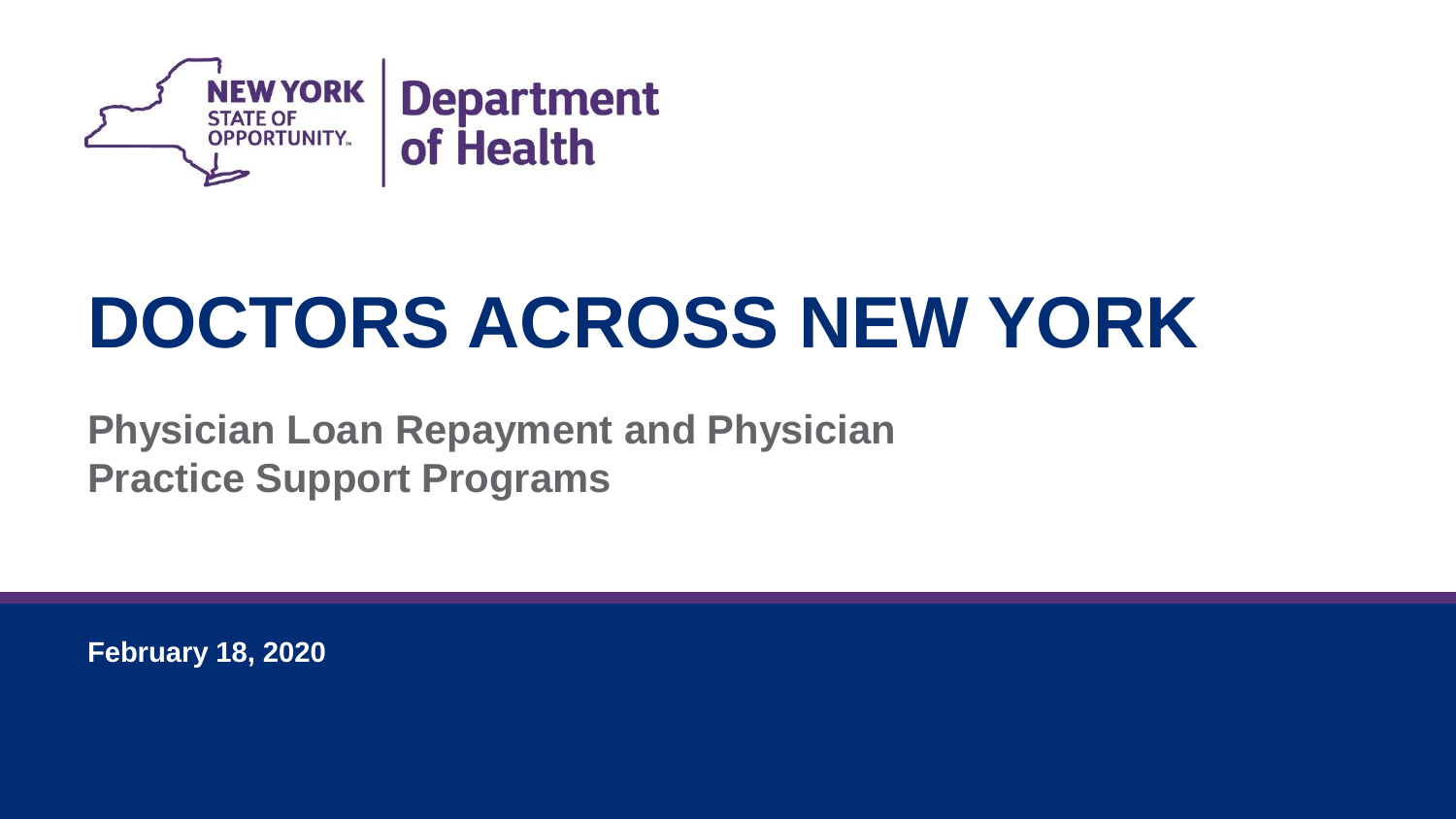**February 18, 2020 2**

# **Program Introduction**

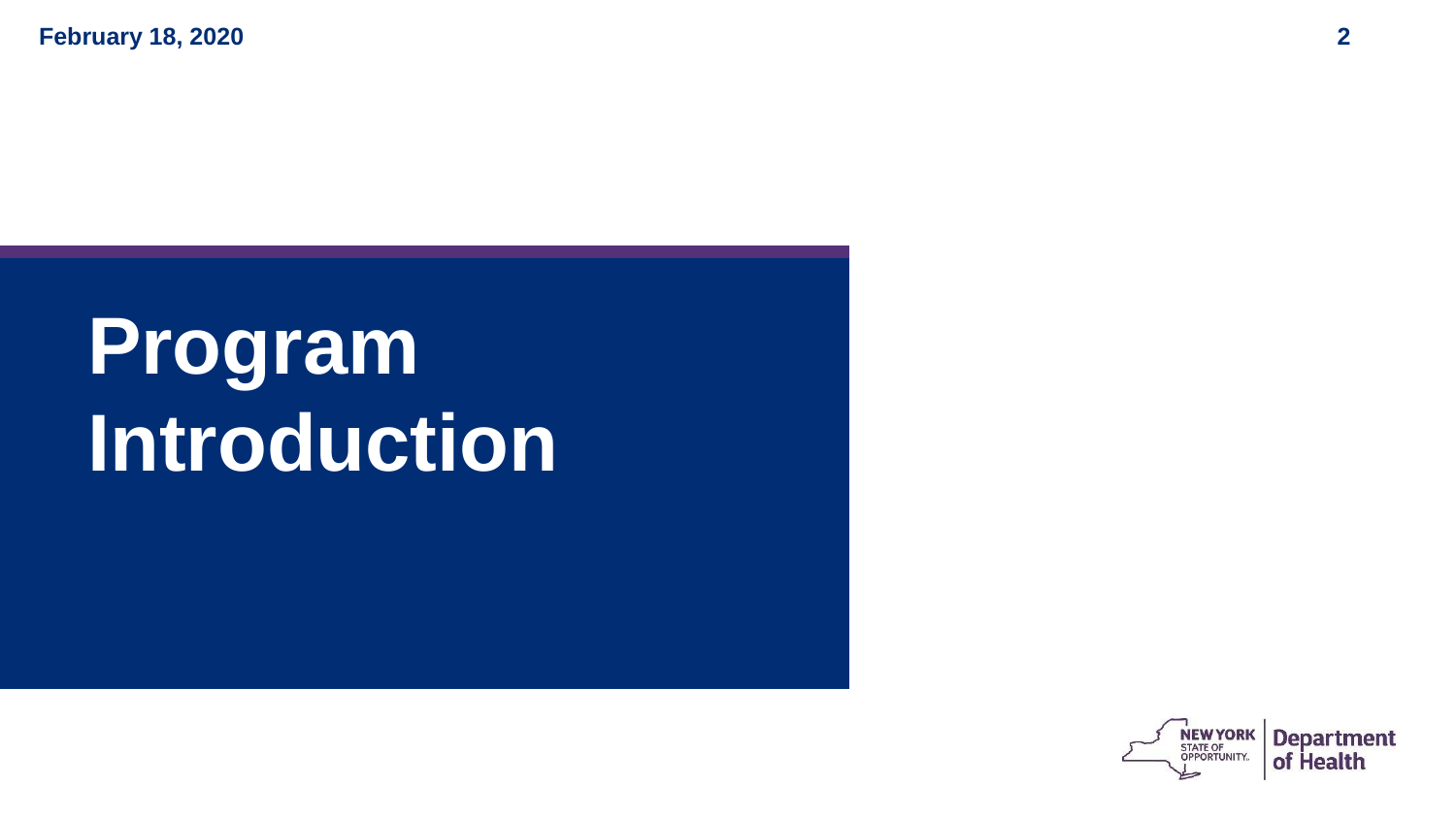### **PROGRAM BACKGROUND**

- The DANY initiative includes programs designed to help train and place physicians in underserved communities.
- The Physician Loan Repayment ("PLR") and Physician Practice Support ("PPS") programs make funds available to help recruit and retain physicians to work in medically underserved areas of the state.
- Funding is provided in exchange for a physician's commitment to work in an underserved area for a three-year period ("DANY service obligation period").

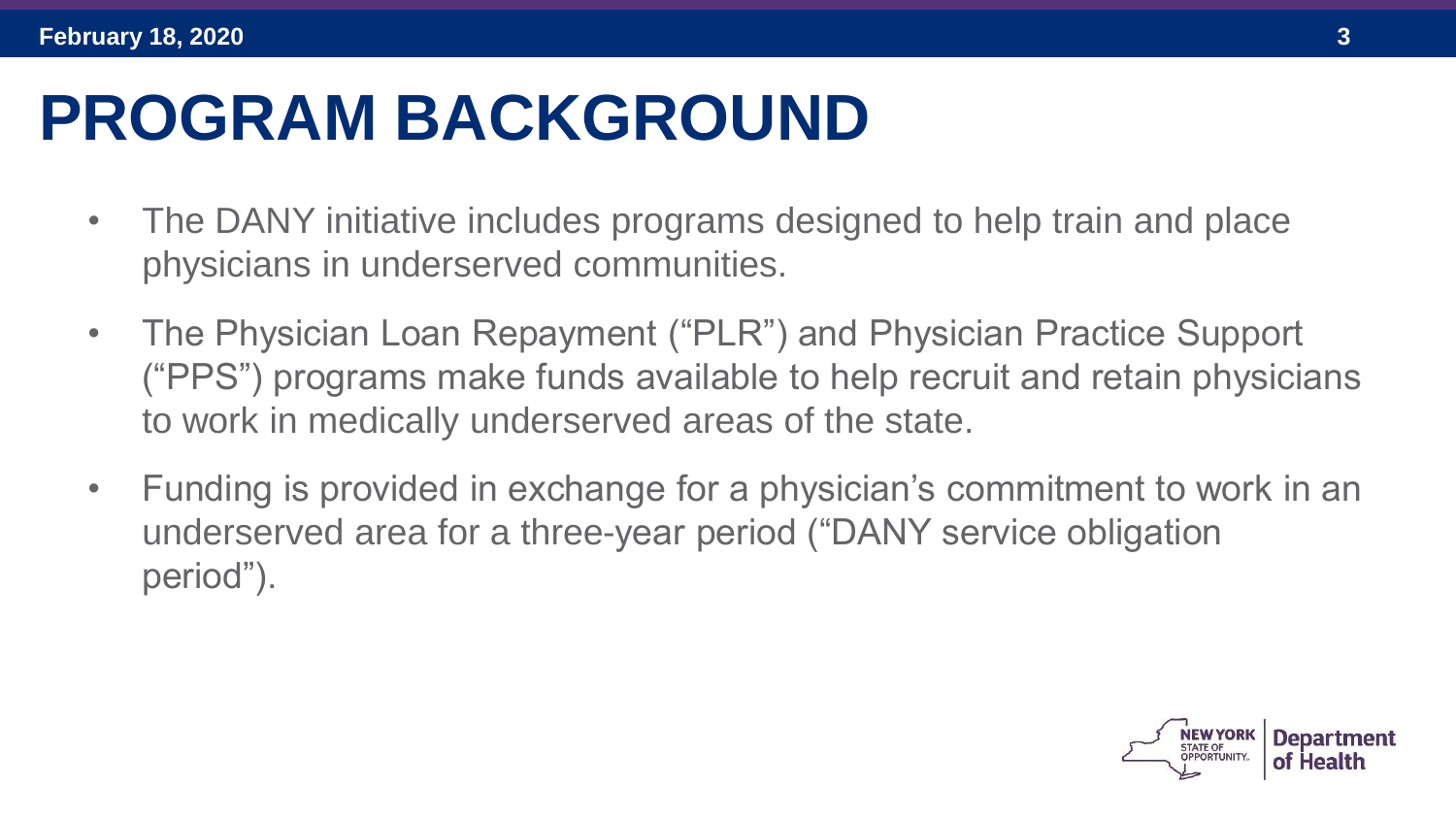#### **KEY DATES**

| <b>Action</b>                                                          | <b>Date</b>             |
|------------------------------------------------------------------------|-------------------------|
| <b>Questions Due</b>                                                   | February 20, 2020       |
| Questions, Answers & Updates Posted February 27, 2020<br>(on or about) |                         |
| <b>Application Submission Start Date</b>                               | March 5, 2020           |
| <b>Application Submission Deadline</b>                                 | April 2, 2020 4:00 PM * |

\**After 4:00 PM, the Gateway will close and you will not be able to submit an application.*

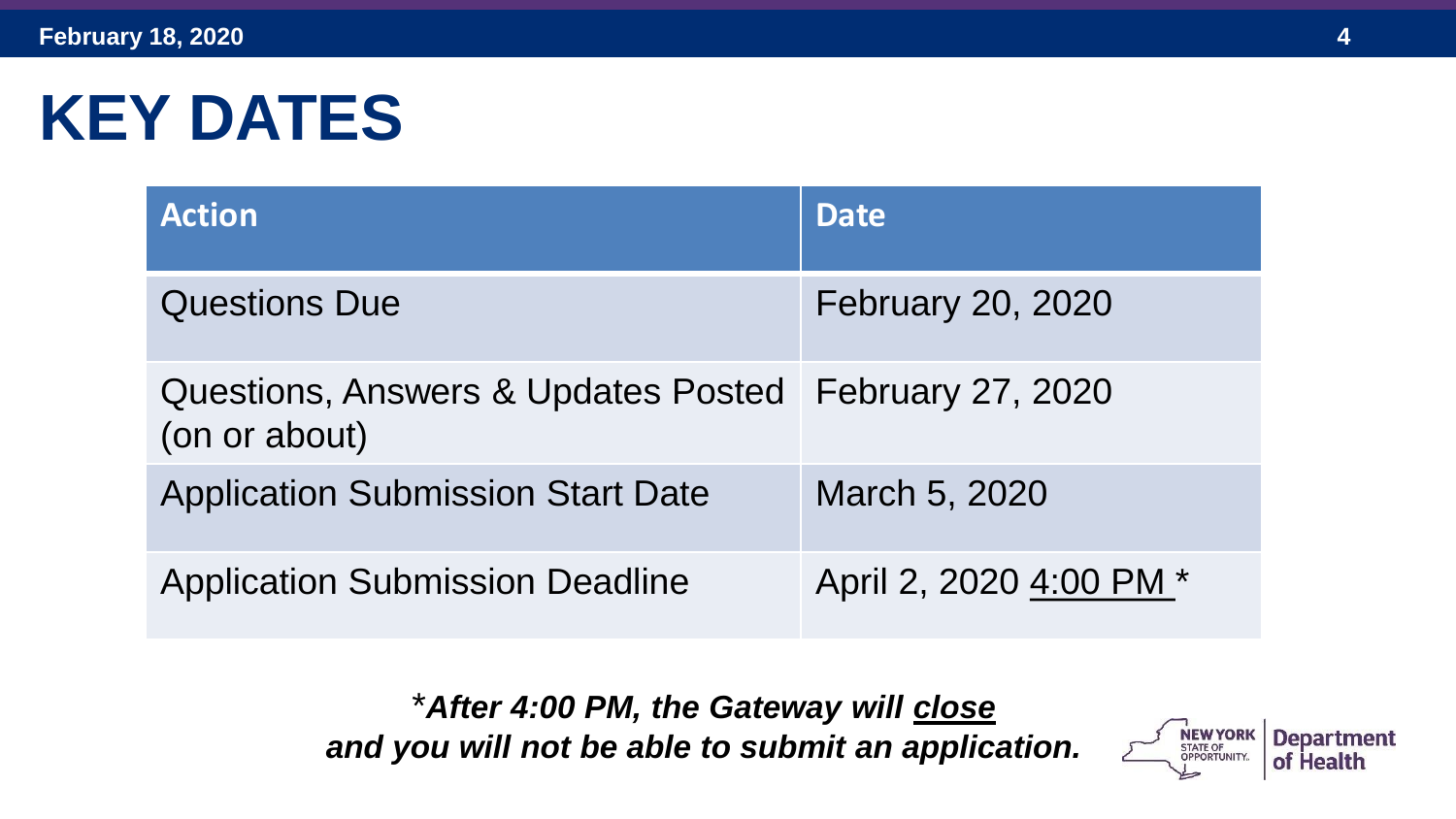#### **SUBMITTING QUESTIONS**

| <b>Date</b>              | <b>Action</b>                                                                                                                                                                          |
|--------------------------|----------------------------------------------------------------------------------------------------------------------------------------------------------------------------------------|
| Before February 20, 2020 | Submit all questions in writing to:<br>DANY2018@health.ny.gov                                                                                                                          |
| After February 20, 2020  | Only technical questions can be answered.<br>• i.e. How do I find the grant opportunity in the<br><b>Grants Gateway?</b><br>• i.e. What is the due date for this grant<br>opportunity? |

*All questions & answers will be posted in the Gateway AND on the Department website on or about February 27, 2019.*

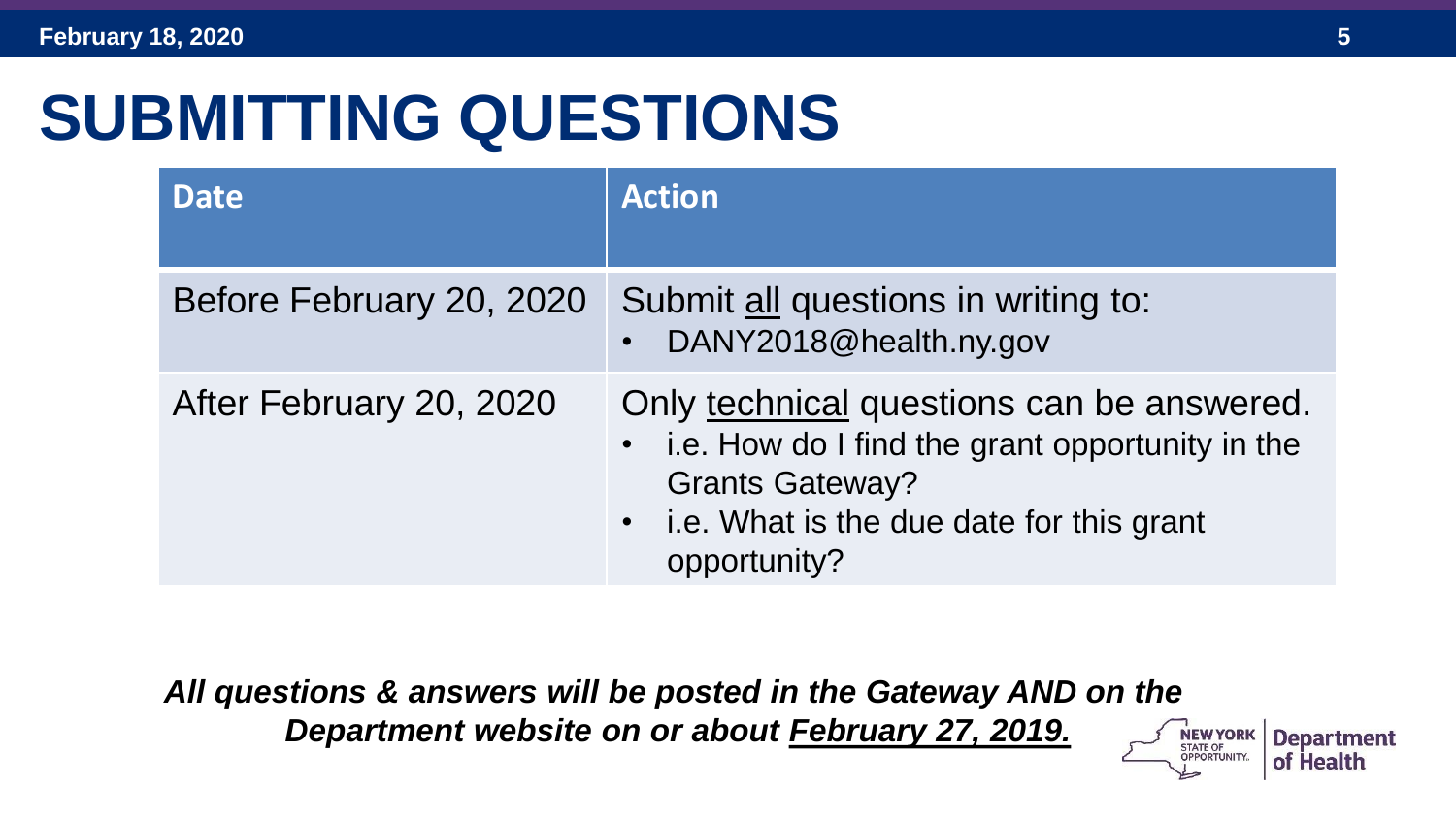#### **WHO MAY APPLY**

- 1. Individual Physician
- 2. Health Care Facility:
	- A general hospital, D&TC, or nursing home licensed by the Department;
	- A facility certified, but not operated by, the OMH;
	- A facility certified, but not operated by, the OASAS; or
	- A private medical practice registered in NYS as a PC or PLLC.

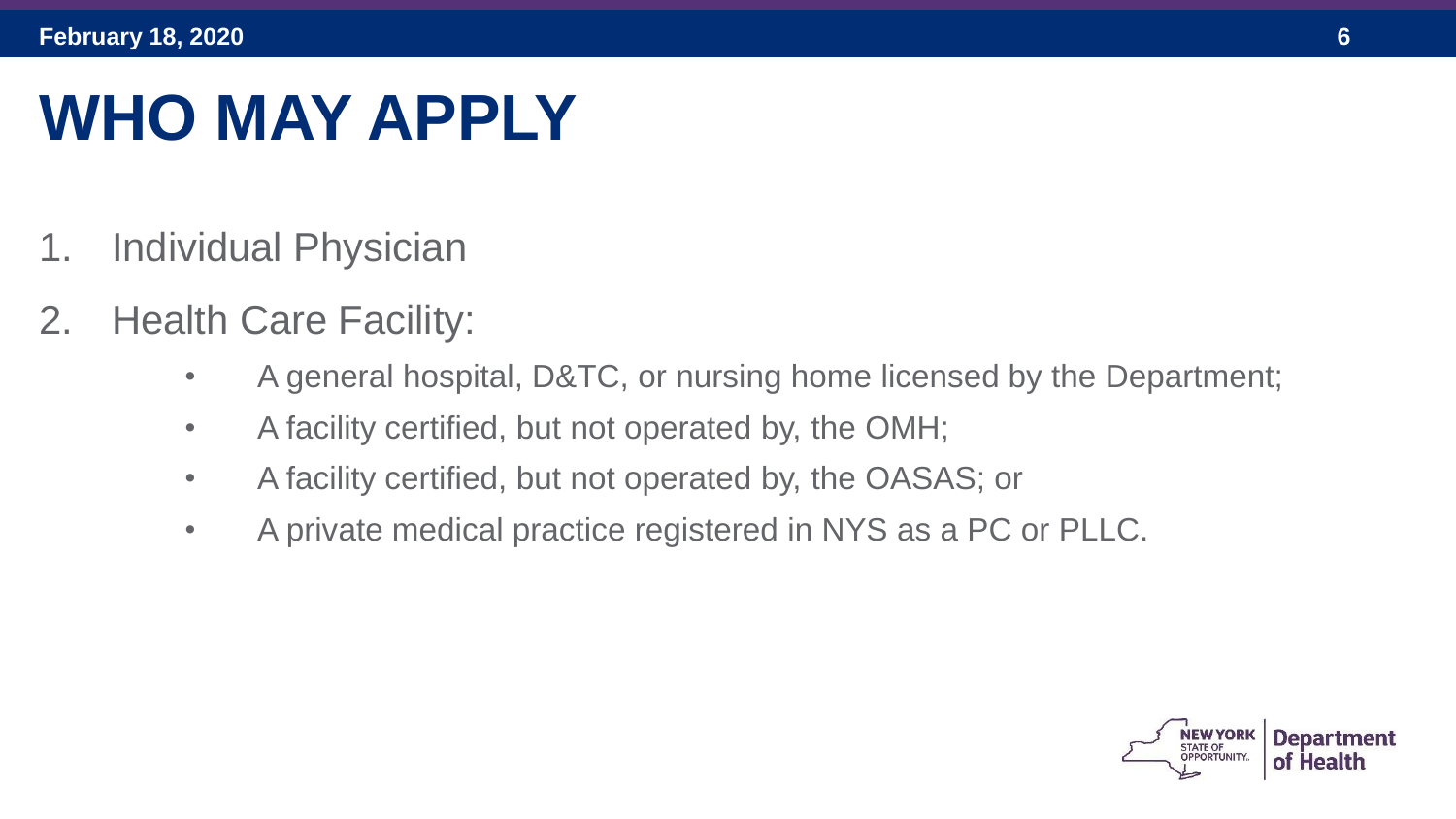#### **USE OF FUNDS**

- 1. Repay qualified educational debt;
- 2. Support to a physician to establish or join a medical practice; or
- 3. Help health care facilities recruit or retain a physician.
	- i.e. sign-on bonuses, enhanced compensation

*In all cases, 100% of the funds ultimately must be distributed to the physician or to the physician's practice.*

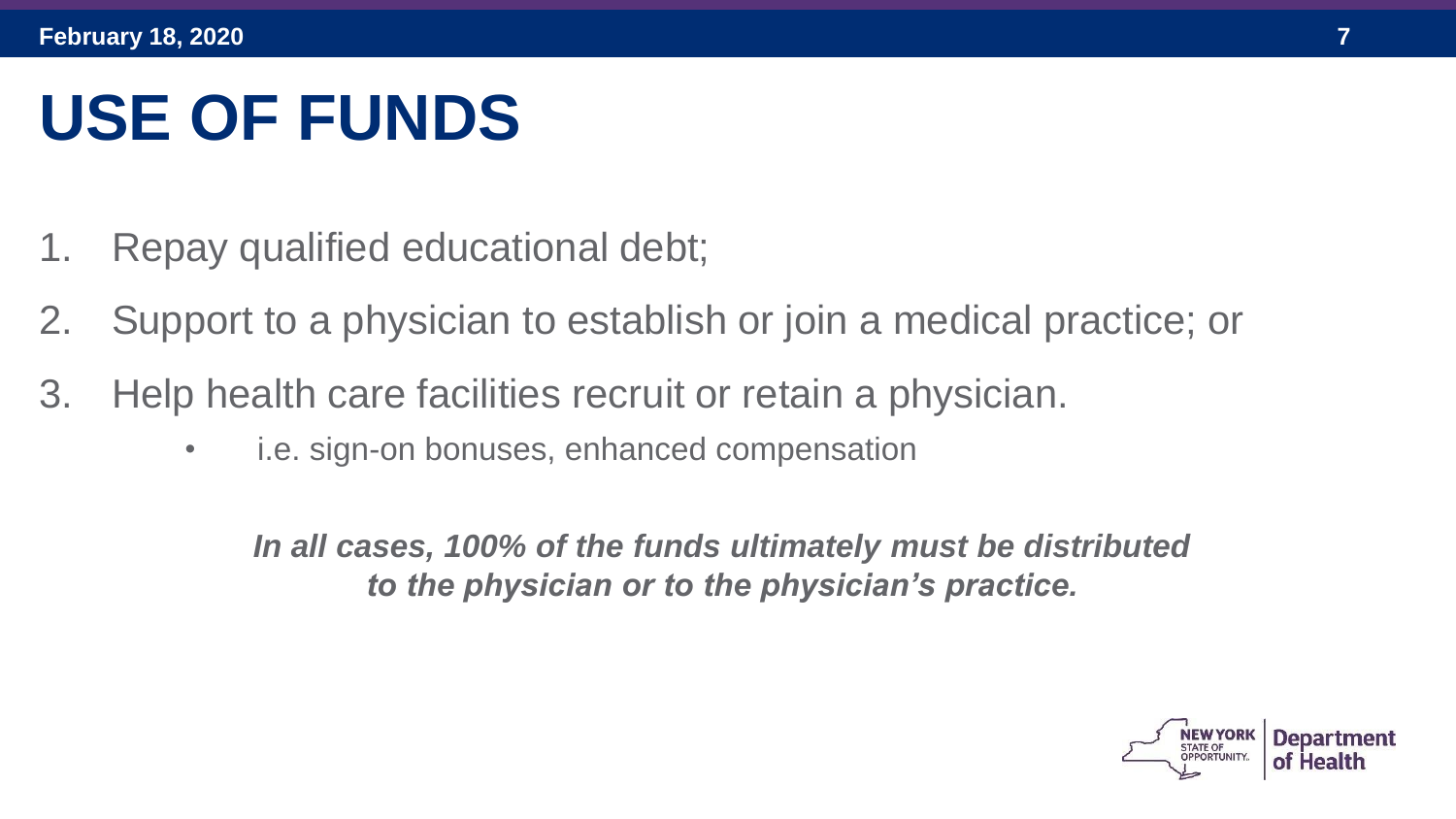#### **APPLICATION LIMITS**

- No more than (1) application will be accepted from a single physician.
- No more than (4) applications will be accepted from a health care facility:
	- With the same operating certificate #; or
	- That is a medical practice with the same Department of State Identification #.

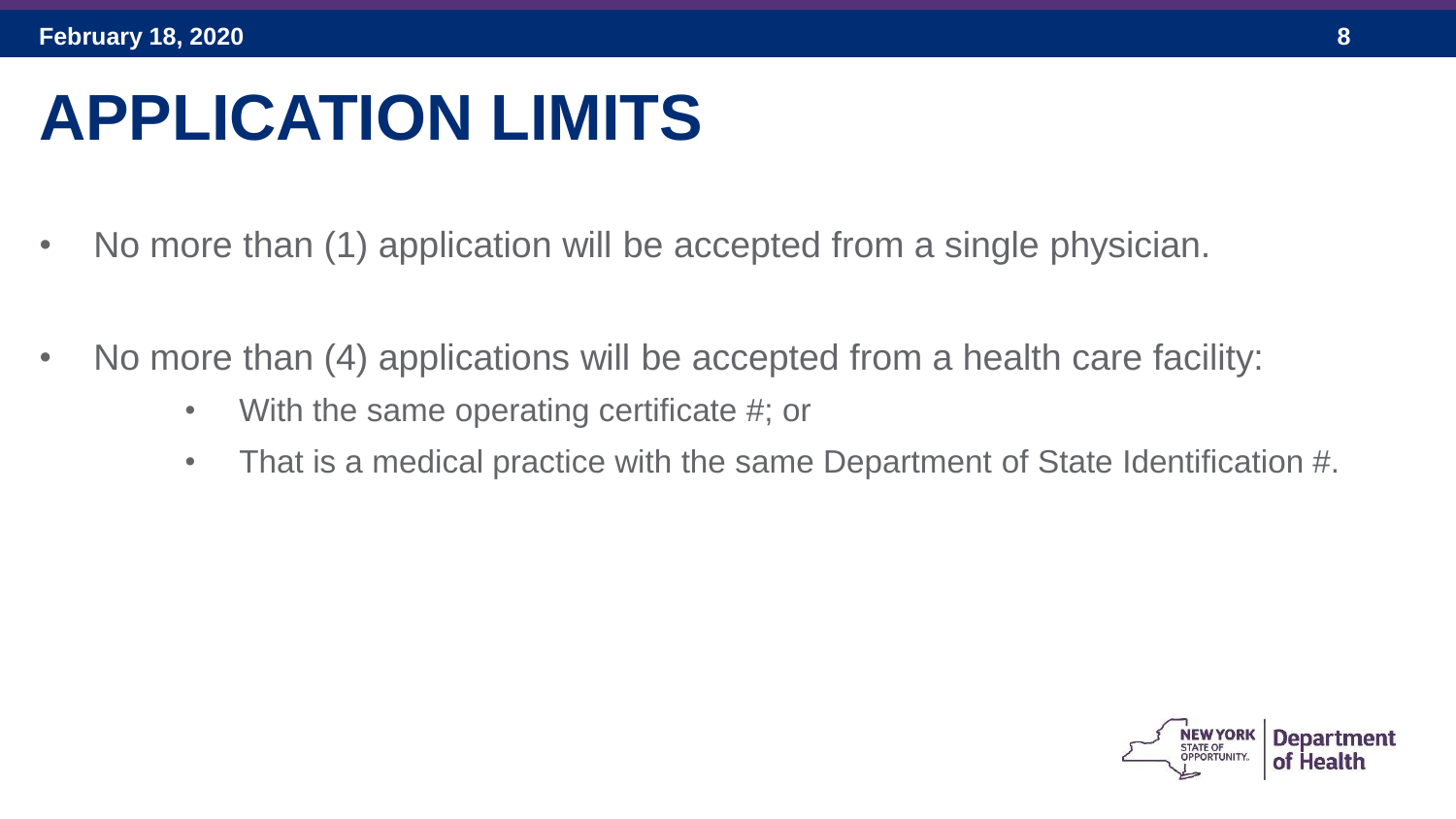#### **AWARD LIMITS**

- **No more than (3) awards** will be made to support a DANY service obligation to be carried out at a health care facility:
	- With the same operating certificate #; or
	- That is a medical practice with the same Department of State Identification #.
- Award limit will apply regardless of whether the application is submitted by a physician or a health care facility.

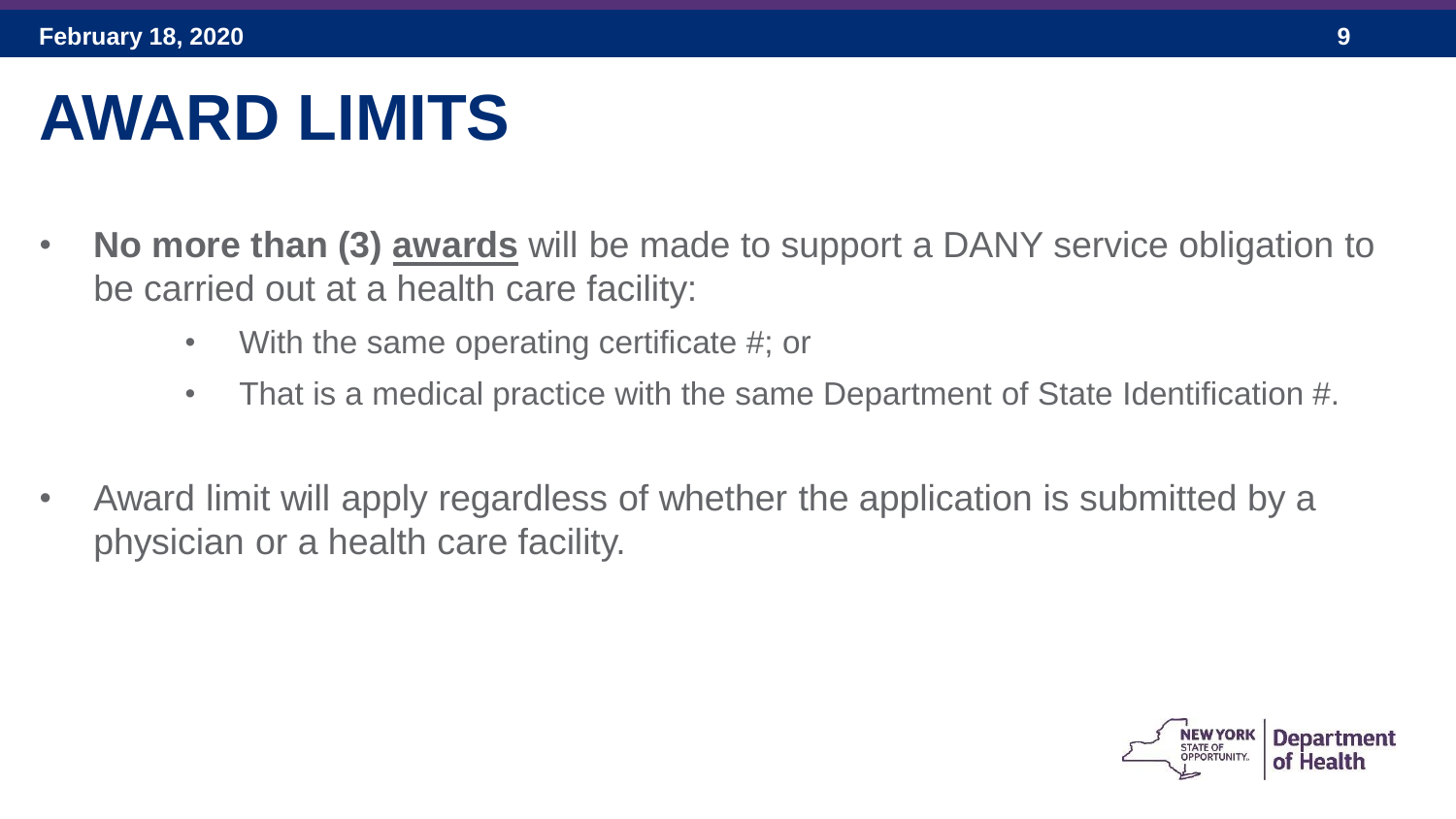#### **EXAMPLE**

Dr. Smith who works at XYZ Hospital submits (1) application. XYZ Hospital submits (4) applications for physicians at their facility. Total Applications at  $XYZ$  Hospital = (5)

- No more than (3) awards will be made to support a DANY service obligation at XYZ Hospital.
- Therefore, the first (3) applications received will be reviewed.

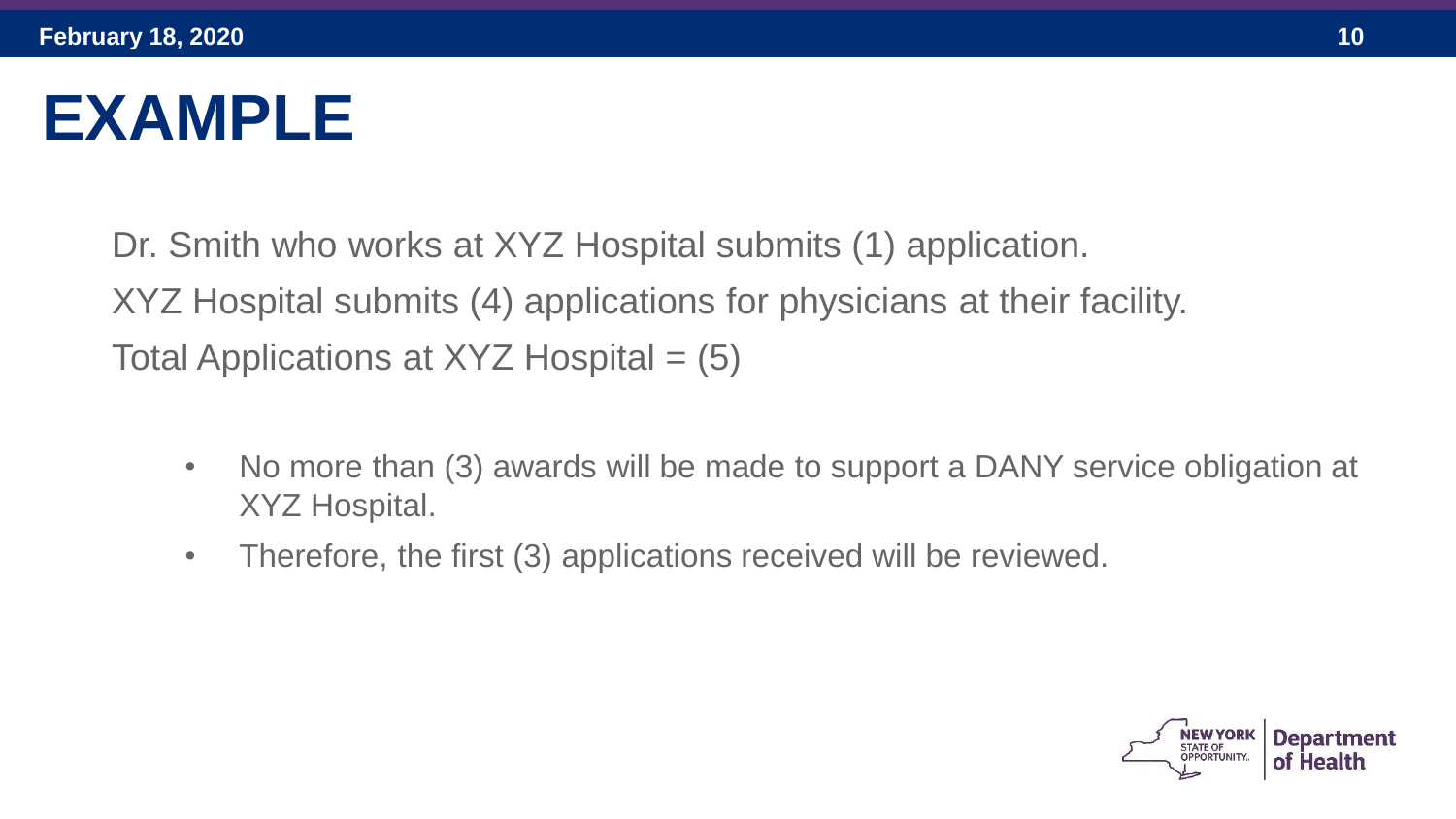#### **AWARD LIMIT EXCEPTION**

#### New for Cycle VII:

The Department may consider a  $4<sup>th</sup>$  award at a health care facility only under the following circumstances:

- ALL eligible applications have been funded, and
- There remain additional funds available.

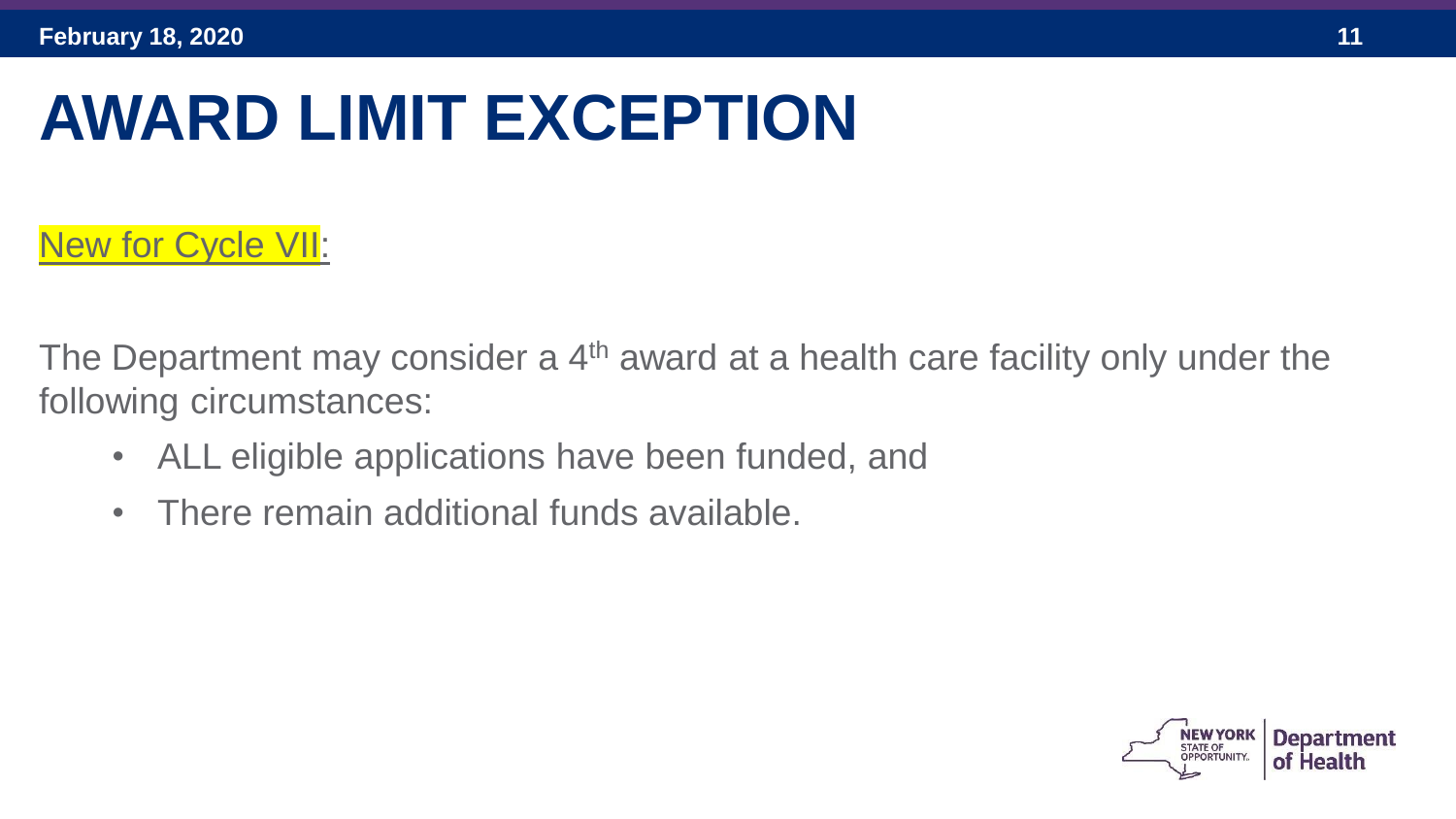#### **AWARD AMOUNTS**

This RFA will provide the following:

- Up to \$40,000/year for three years to, or on behalf of, a physician who agrees to practice in an underserved area for the 3-year DANY service obligation period.
- Up to \$9 million in total state funding.
- Approximately 75 three-year awards.

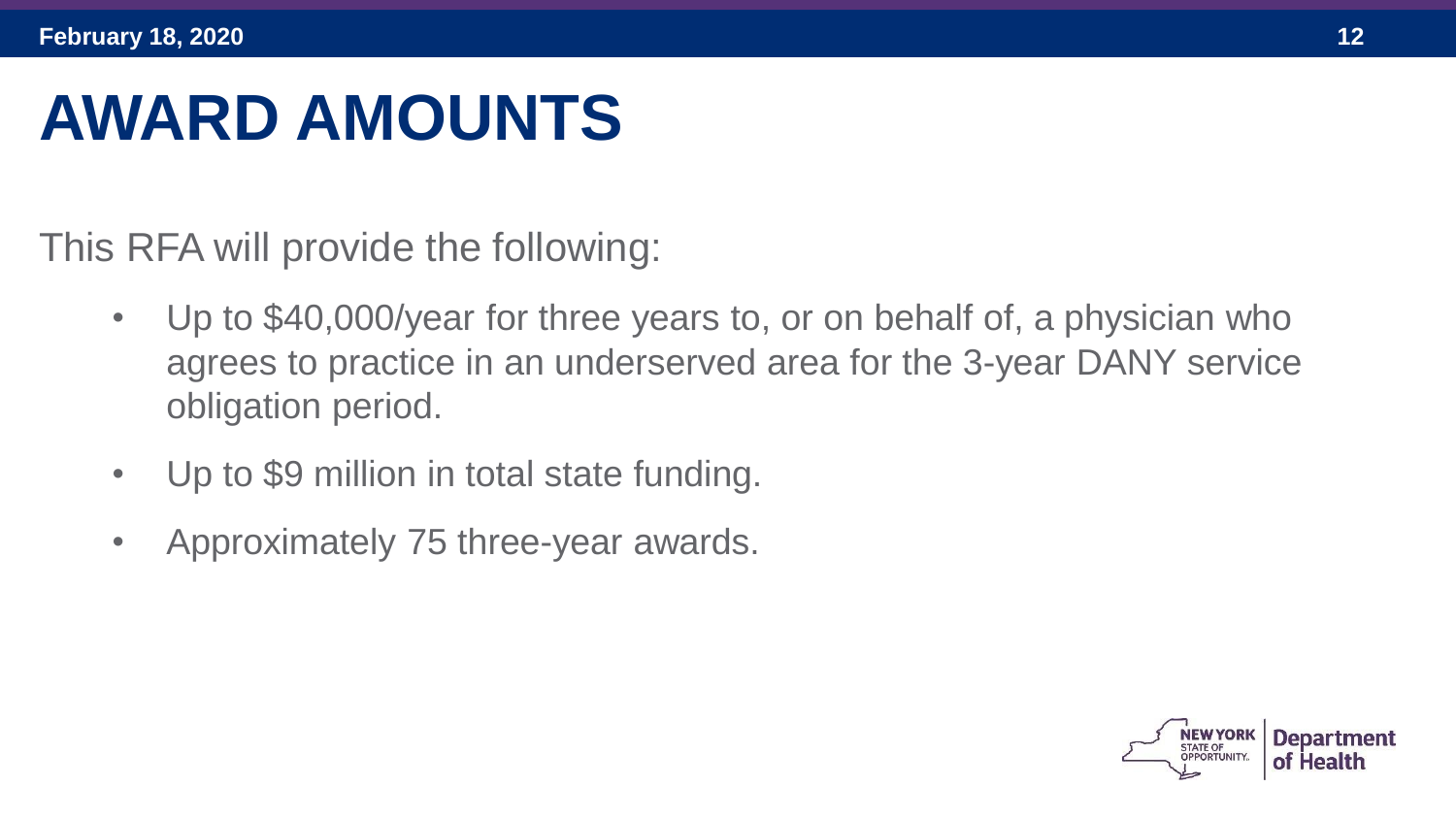### **AWARD LIMITS**

- No less than 50% funds allocated to obligations in general hospitals.
- No more than 5% funds allocated to obligations in facilities certified by OMH.
- No more than 5% funds allocated to obligations in facilities certified by OASAS.

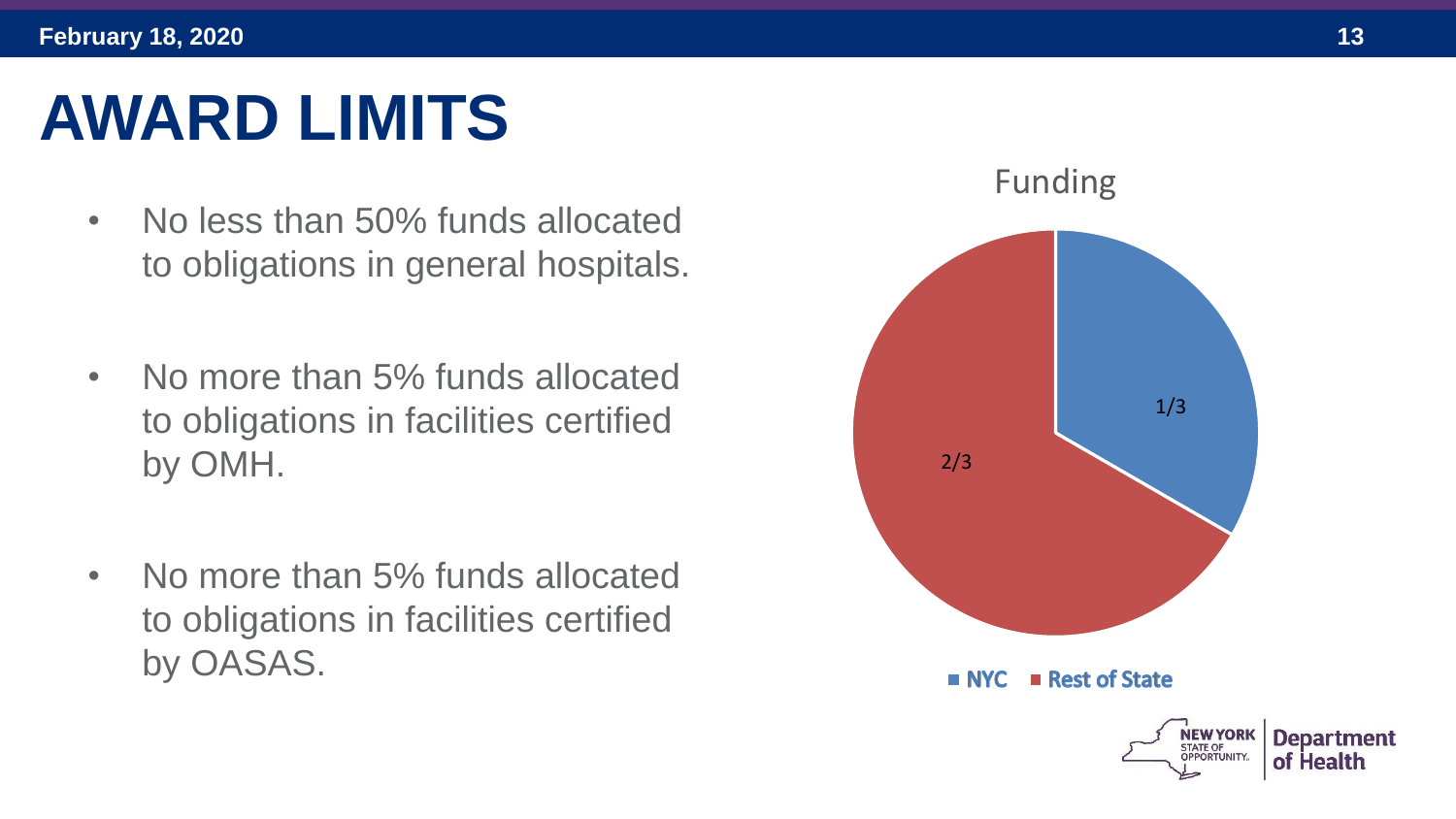#### **IMPORTANT DATES**

Physician cannot have worked in ANY underserved area prior to:

- April 4, 2019.
- This does not apply to time spent as a resident or fellow.

Physician cannot have an employment contract or business plan at the health care facility or practice that:

- Begins earlier than April 4, 2019; or
- Later than November 1, 2020.

ALL grantees will have the same DANY service obligation dates:

• November 1, 2020 – October 31, 2023.

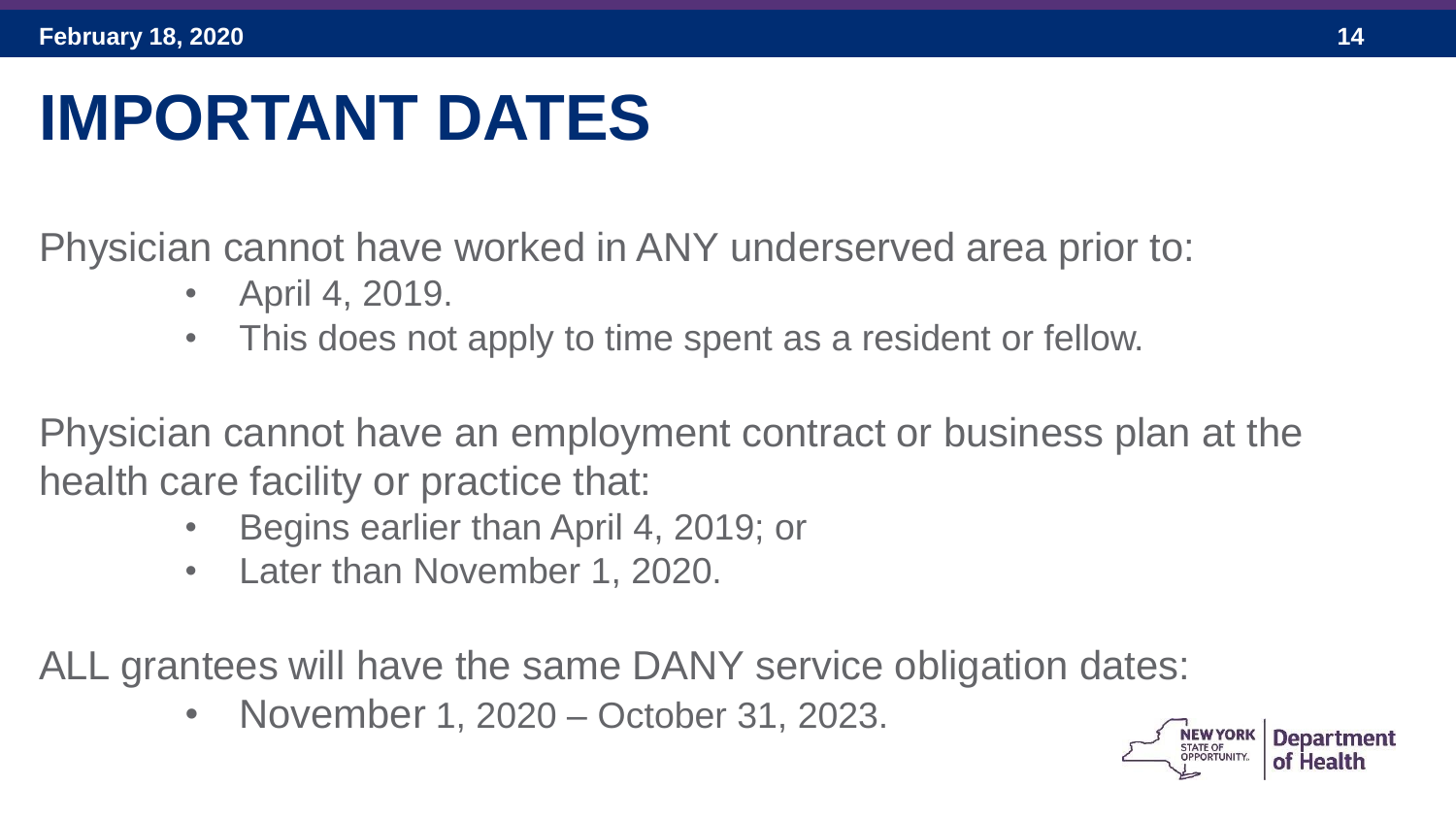#### **IMPORTANT DATES**

EXCEPTION: physicians who were named in Cycle VI applications and the application was either wait listed and not given an award or disapproved, may submit a new application for consideration in Cycle VII provided that:

- Physician cannot have worked in ANY underserved area prior to June 13, 2018 (i.e. eligibility dates for Cycle VI).
- Physician cannot have an employment contract or business plan at the health care facility or practice that began earlier than June 13, 2018 (i.e. the eligibility dates of Cycle VI) and later than November 1, 2020.

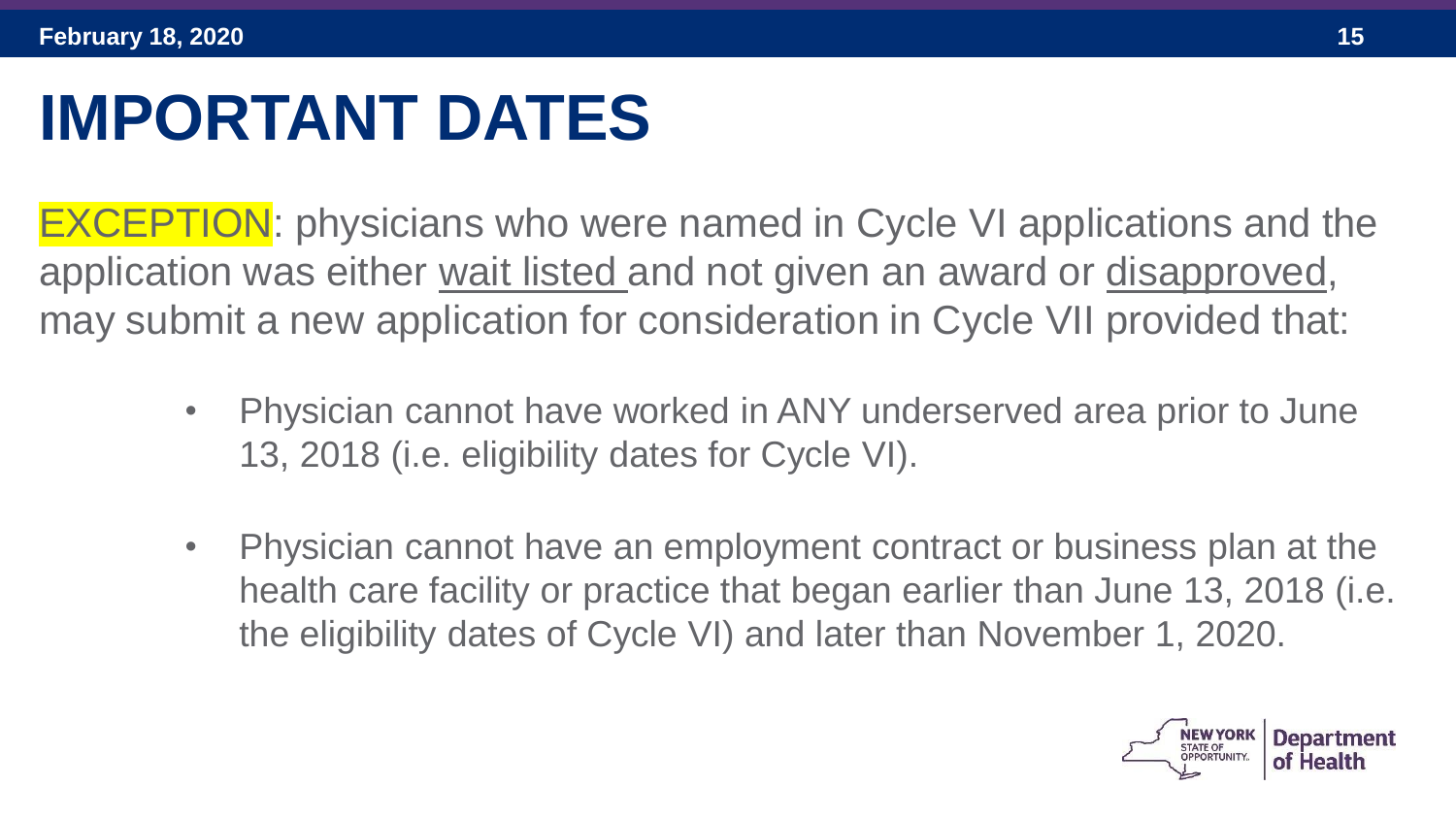#### **GRANTS GATEWAY**

- No paper applications will be accepted.
- Anyone with potential interest in applying for this program, should start the process by applying for a Grants Gateway account at: [https://grantsmanagement.ny.gov/register-your-organization.](https://grantsmanagement.ny.gov/register-your-organization)

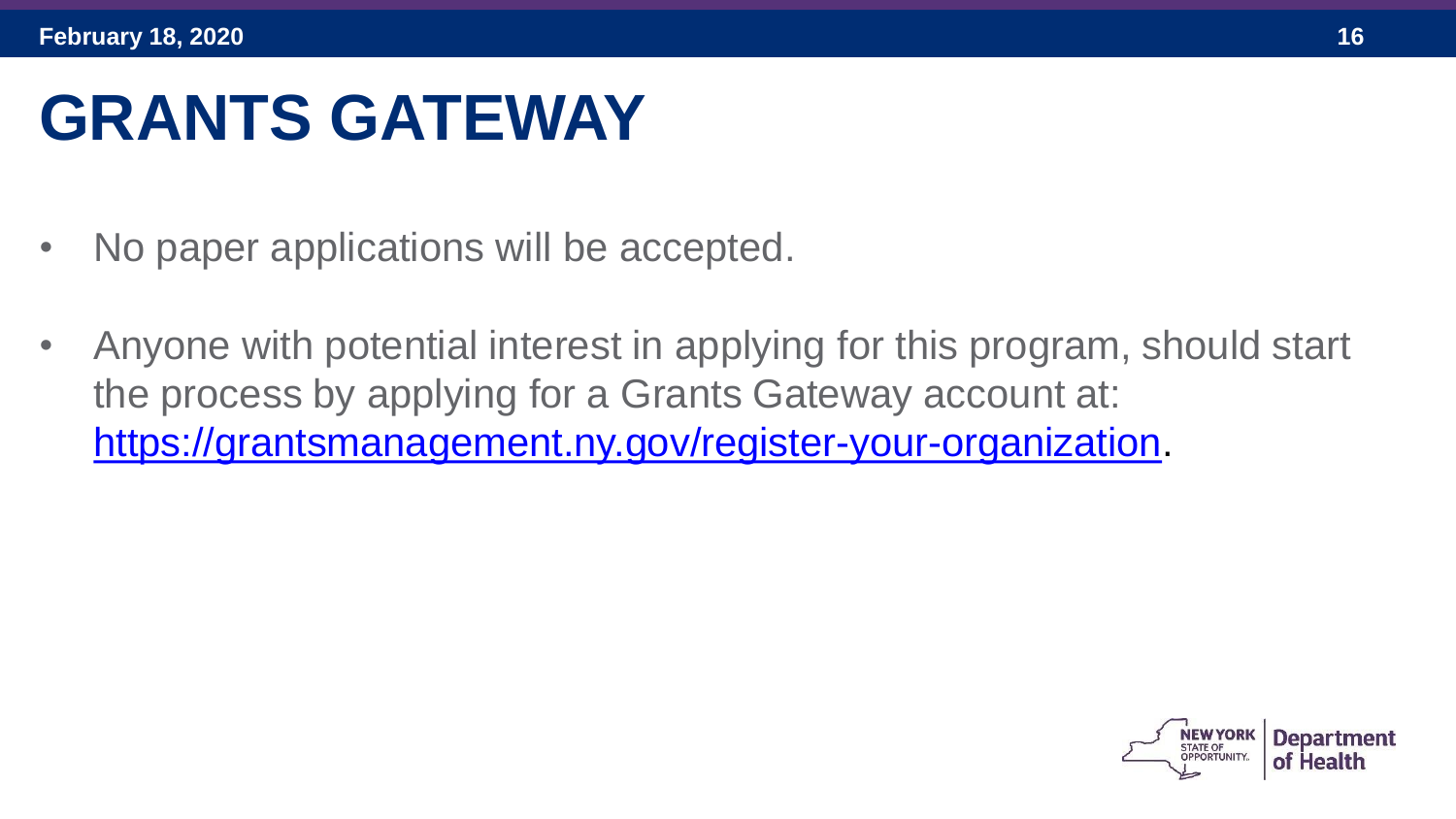## **GRANTS GATEWAY REGISTRATION**

- All entities and individuals that wish to apply for grants in NY State must be registered in the Grants Gateway.
- This process includes filling out and mailing a signed and notarized registration form.
- Individuals and organizations both fill out the same form
- Information about registration can be found on the Grants Management Website or in the Grant Opportunity Portal
	- <https://grantsmanagement.ny.gov/register-your-organization>
	- [https://grantsgateway.ny.gov](https://grantsgateway.ny.gov/)

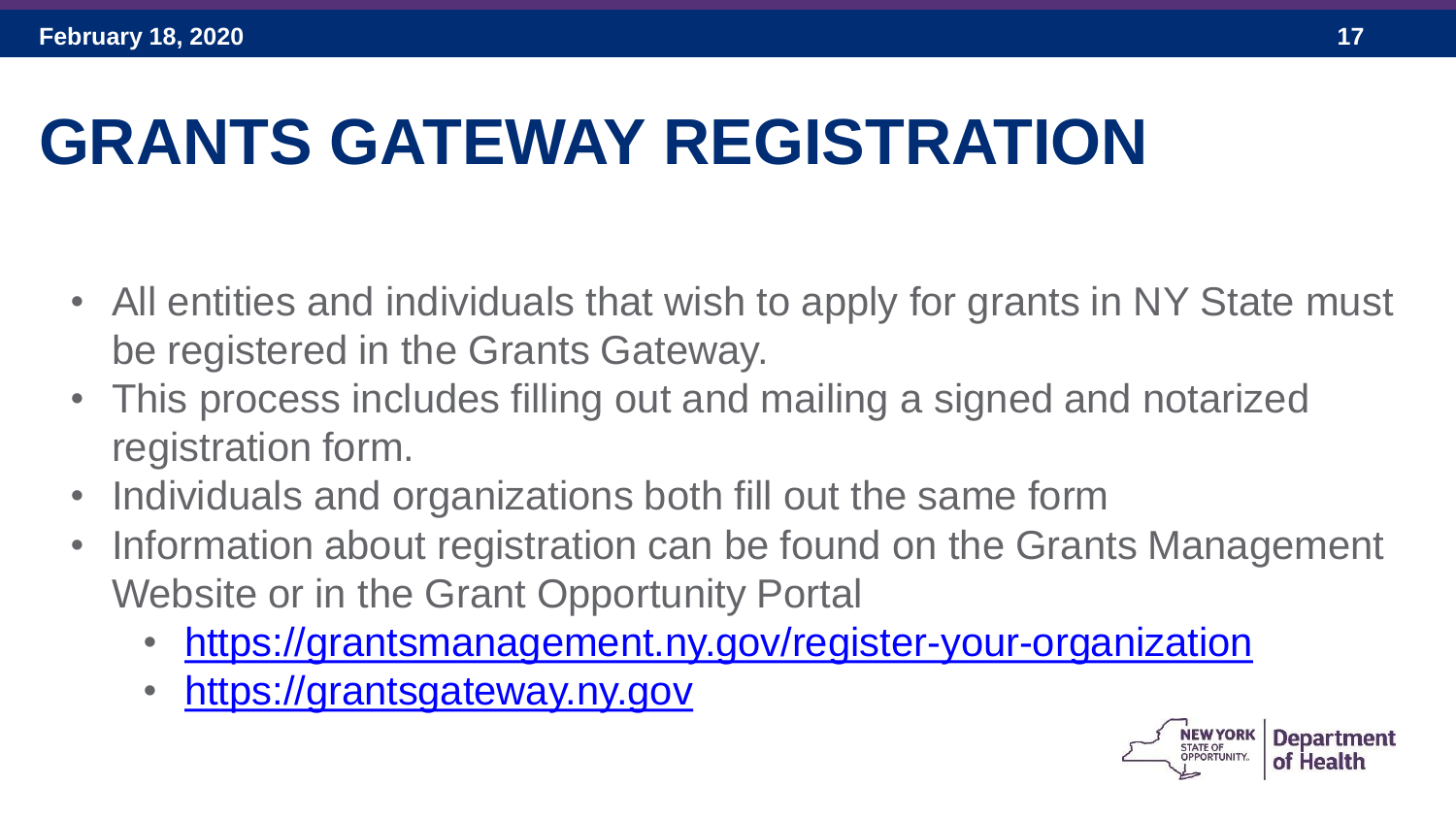## **GRANTS GATEWAY REGISTRATION FORM**

- If you don't already have an SFS (Statewide Financial System) Vendor ID one will be obtained for you
- **Required for registration:**
	- Registration Form (completed and notarized)
	- Substitute W9 Form (if you need an SFS Vendor ID)
	- Organization Chart (for organizations) or
	- Resume (for individuals)

NOTE: The form requires a Federal ID number (Employer Identification Number) for organizations or a Social Security Number for individuals. The SSN will NOT be saved in the Grants Gateway; it is only used to obtain your SFS ID.NEW YORK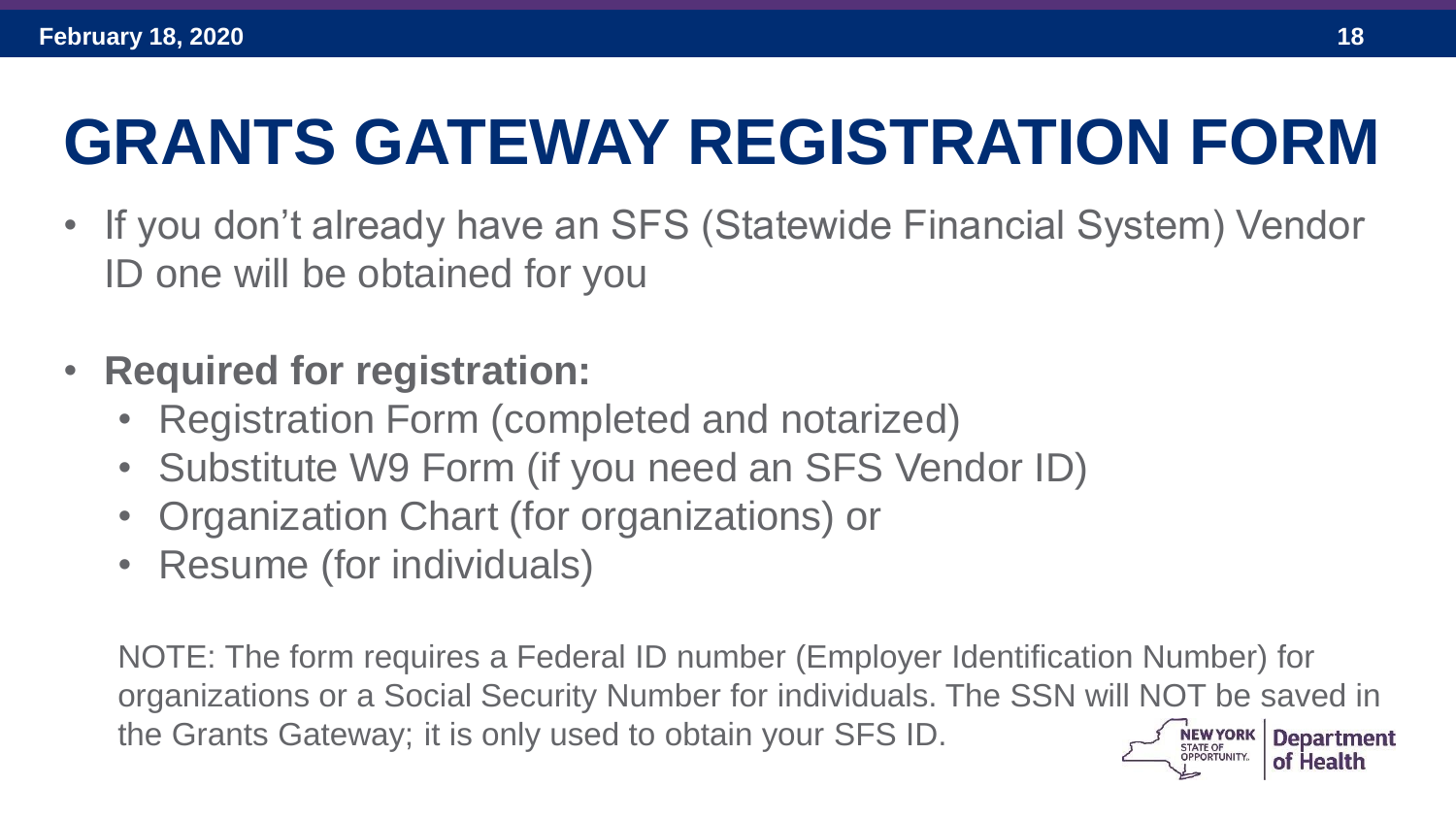## **GRANTS GATEWAY PREQUALIFICATION**

- All non-profit organizations applying for grants in NY State must be prequalified in the Grants Gateway prior to grant application due dates.
- Refer to the Grants Management website for prequalification information.
- Your organization must be prequalified by the date and time your application is due, or your application will be disqualified
- Must be in the status of Prequalified or Prequalified Open
- Individuals DO NOT need to prequalify

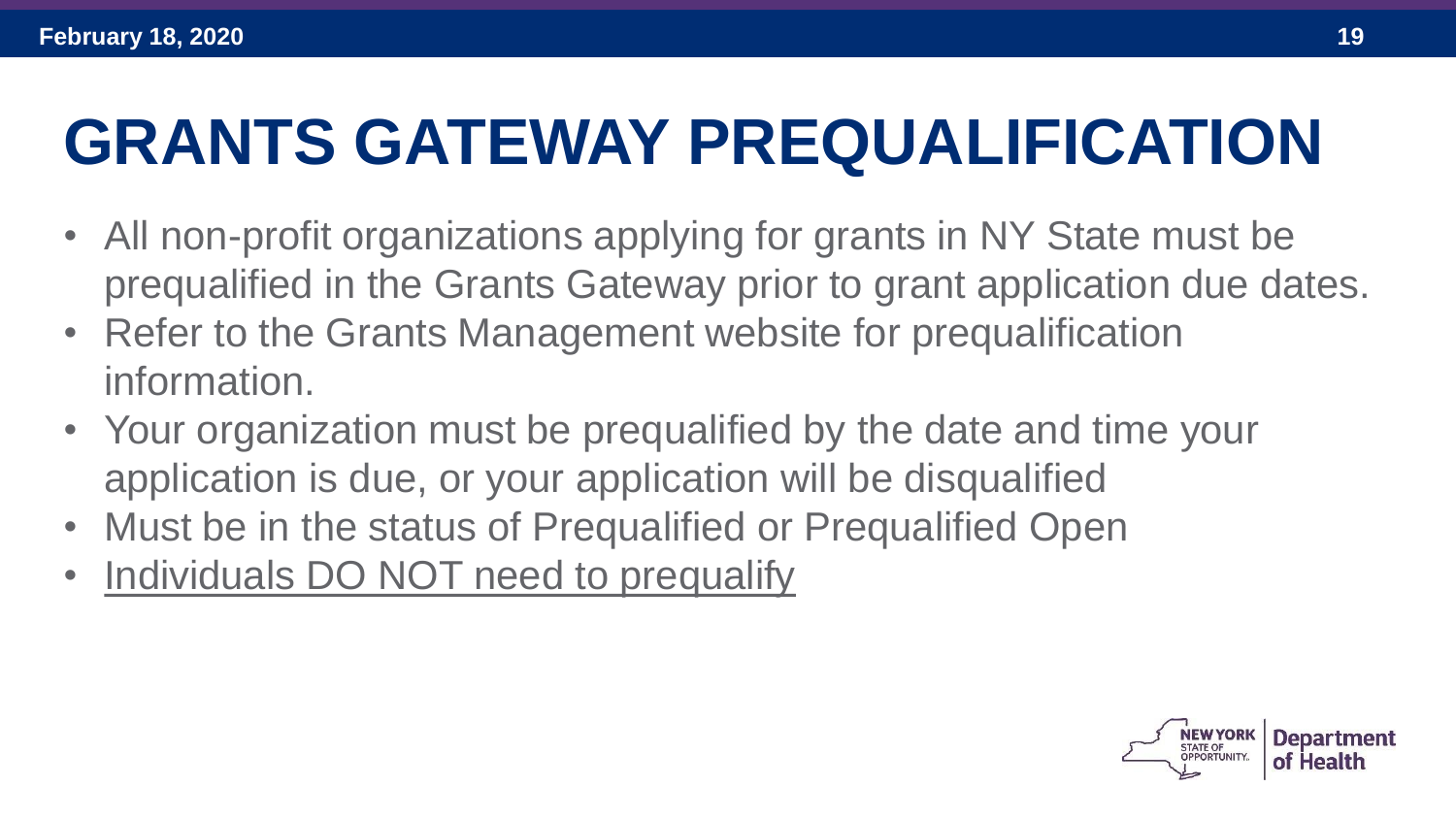#### **GRANTEE USER ROLES**

#### **Grantee**

- Can start and edit an application
- Save application changes
- **Can't submit** the application

#### **Grantee Delegated Administrator**

- Add or Edit user accounts
- Manage prequalification
- This role is created for ALL organizations and individuals

#### **Grantee Contract Signatory**

- All Grantee abilities
- Can also submit the application
- There MUST be someone in this role for every organization
- Individuals should create ONLY this role

#### **Grantee System Administrator**

- All Grantee and Grantee Contract Signatory abilities
- Additional admin abilities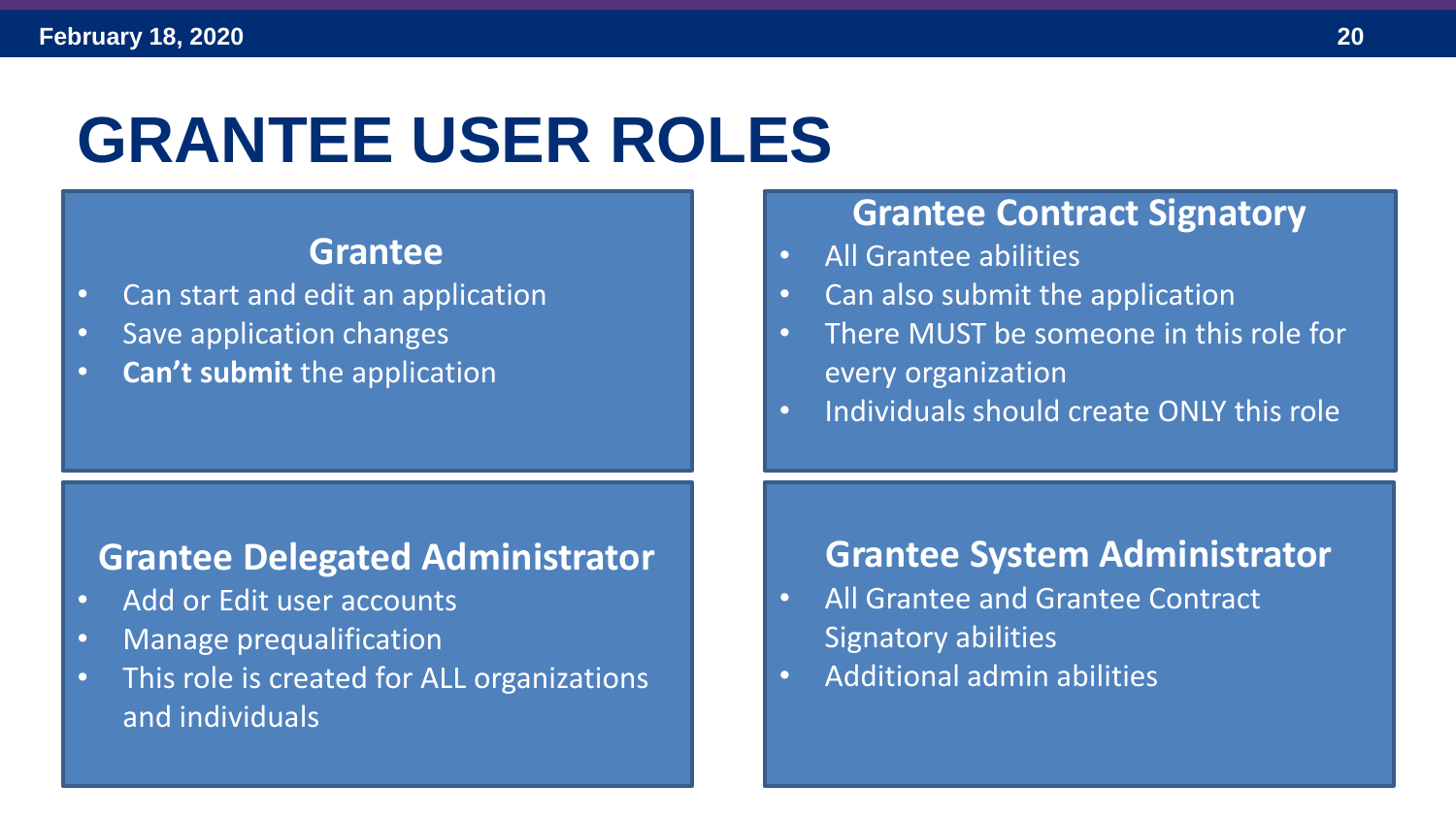#### **NOTES ABOUT USER ROLES**

- Your organization must have a user in a role that can sign (submit) an application. The roles that can sign or submit an application are "Grantee Contract Signatory" and "Grantee System Administrator".
- It is acceptable for one person to have multiple roles and thus multiple accounts; you can use the same email address and same password, but the user needs a new account for each role.
- Individual Physicians should create one new role for themselves: Grantee Contract **Signatory**

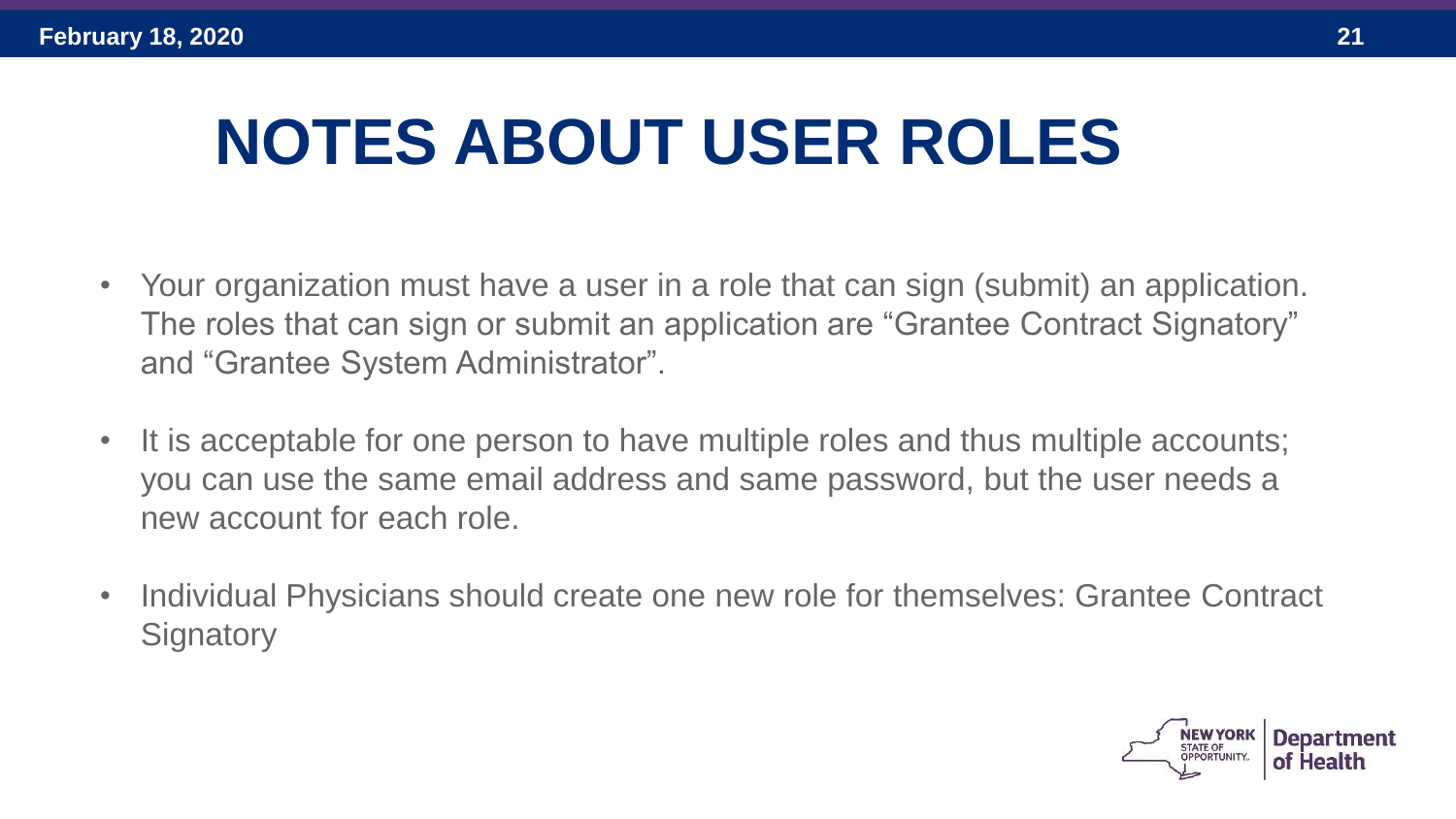#### **REVIEW AND AWARD PROCESS**

The Department will:

- Review applications in the order that they are received in the Gateway.
- Notify the applicant via email if the application is complete or incomplete.
- 1. If the application is deemed complete:
	- No further action is necessary.
	- A complete application DOES NOT guarantee funding.

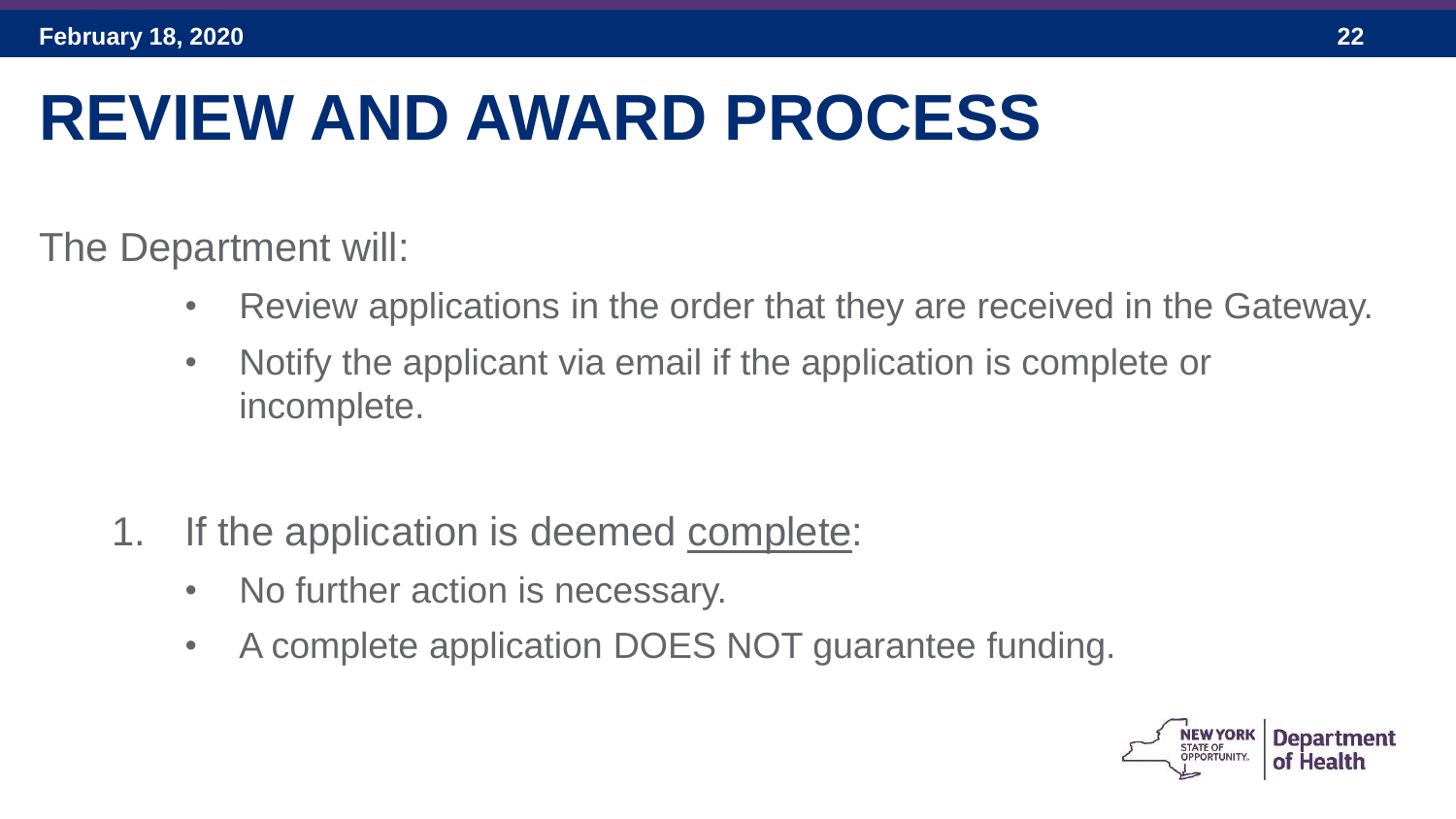#### **REVIEW AND AWARD PROCESS**

- 2. If the application is incomplete:
	- A list of outstanding items will be provided via email to the applicant.
	- Applicant will have **(1) opportunity** to supply this missing information via email to the Department within (10) business days from receiving the outstanding item list.
	- All correspondence will take place through [DANY2018@health.ny.gov](mailto:DANY2018@health.ny.gov) (no information will be exchanged through the Gateway).
	- The Department will not accept late submissions.

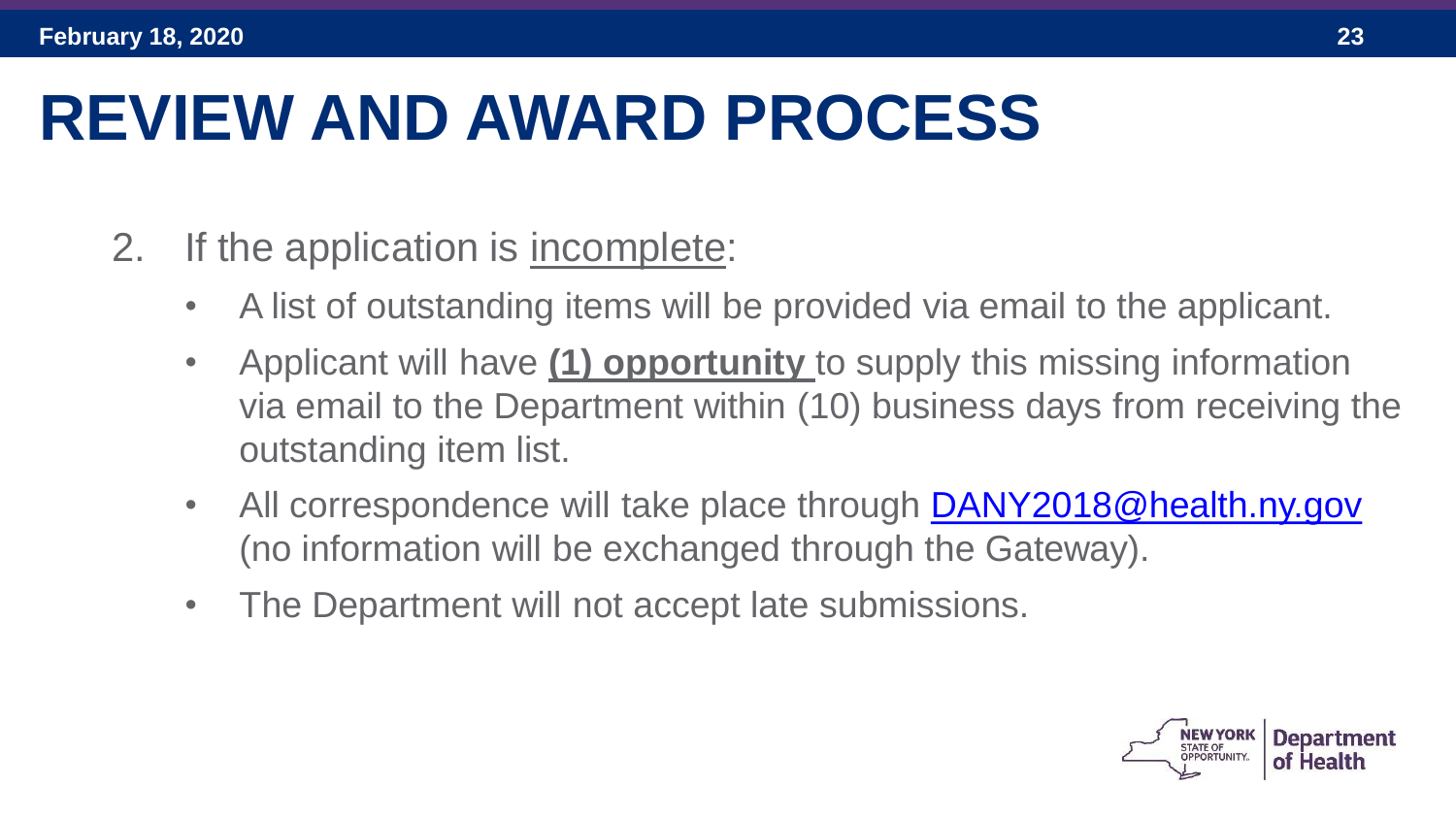#### **REVIEW & AWARD PROCESS**

- Submission deadline is April 2, 2020.
- Evaluation process takes place (April June).
- Funding decisions will be announced in late summer 2020.
- Contract start dates for all grantees will be November 1, 2020.

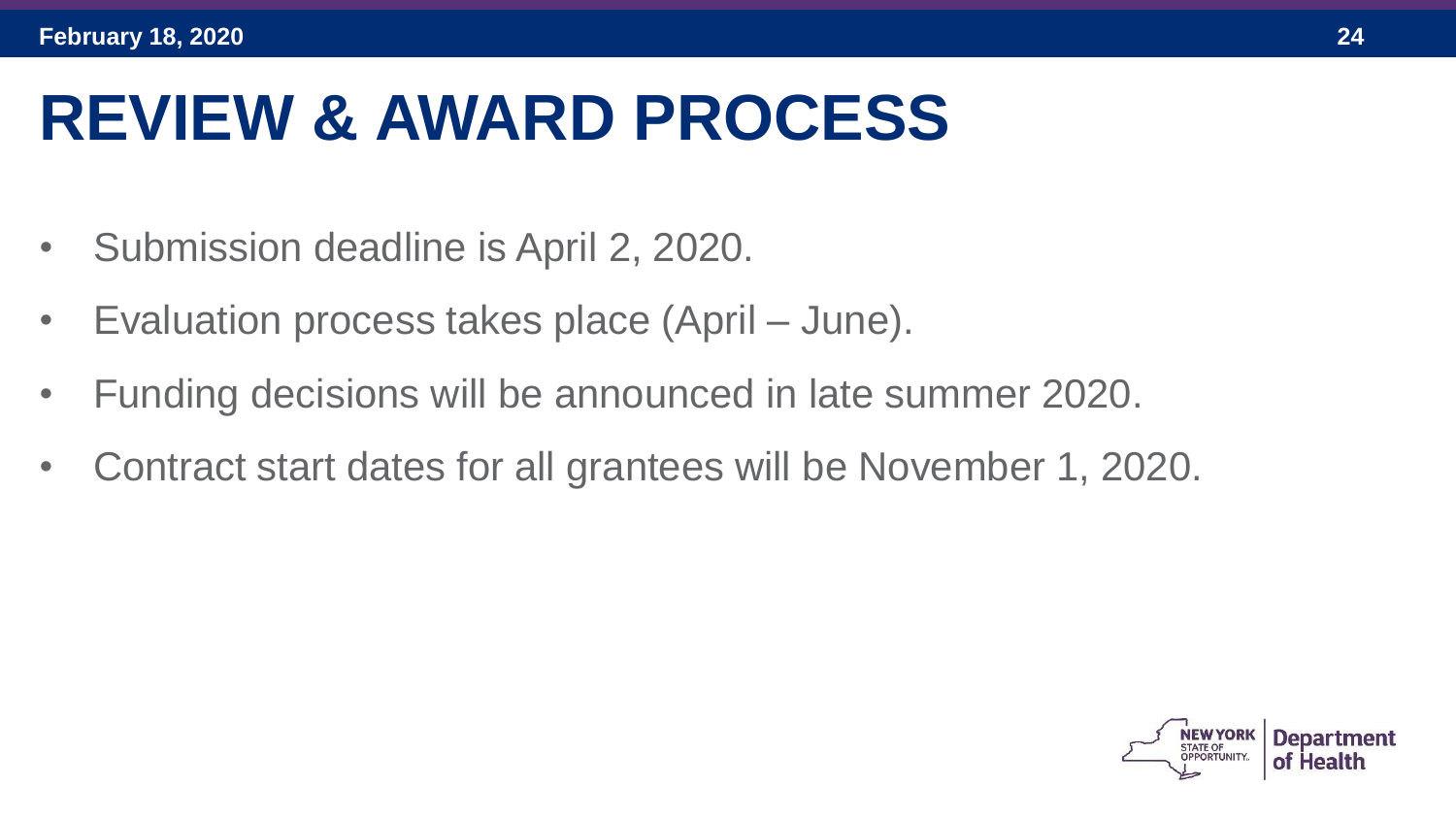## **PAYMENTS & REPORTING REQUIREMENTS**

- Payments are made to the grantee (holder of the contract).
- No advance payments will be made.
- No payment will be made before a contract is executed.
- Physicians must work for (3) months under the terms of the DANY contract before payment will be made.
- Payments will be made quarterly or semi-annually at the discretion of the Department.
- The following reports are ongoing & required in order to receive payments:
	- Progress reports to verify continued employment.
	- Educational loan statements (if applicable) to show monies are being applied.
	- Expenditure reports (if applicable).

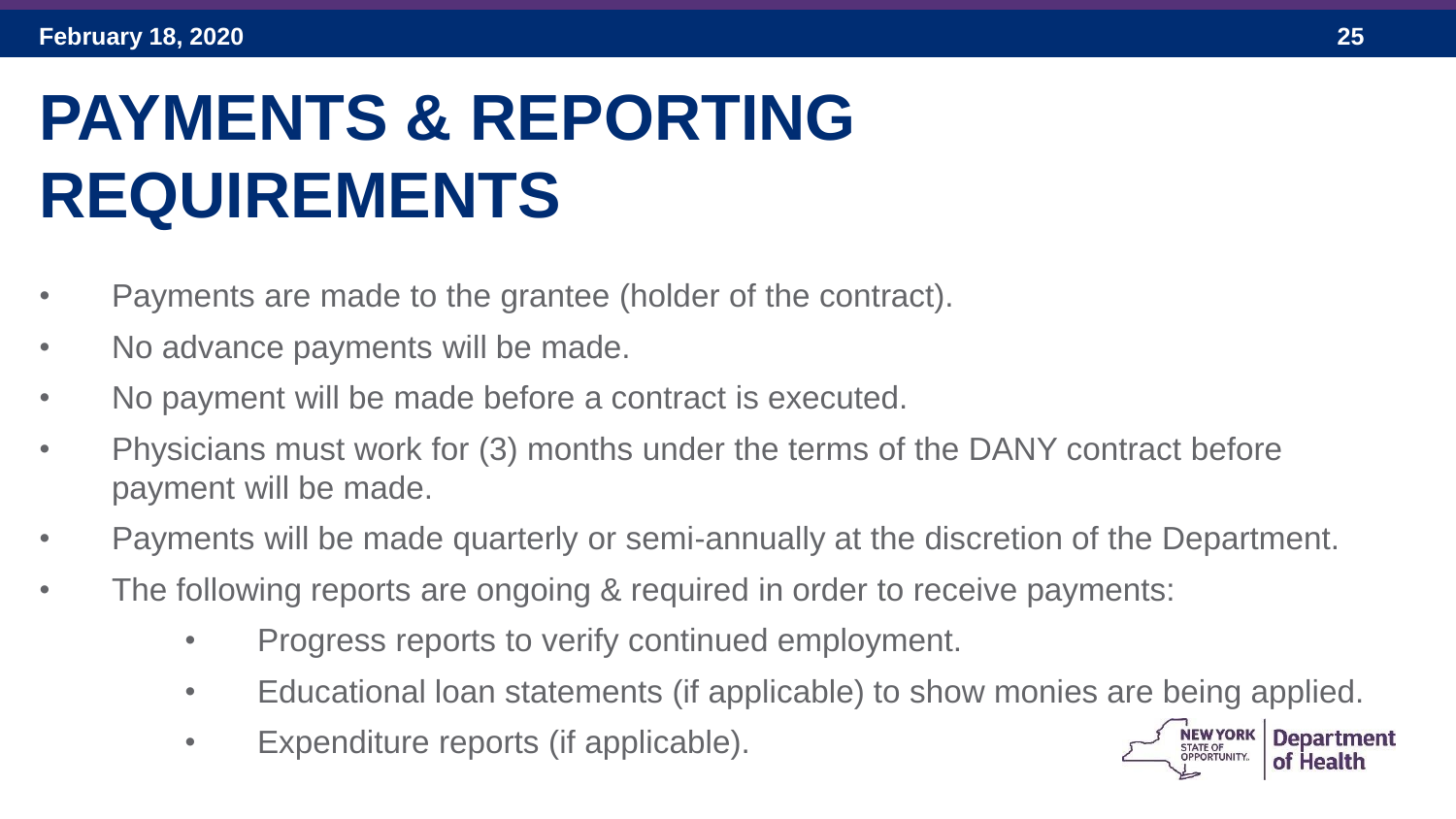#### **ATTACHMENTS / UPLOADS**

Complete List:

- (1) NYS Grants Gateway Vendor User Manual
- (2) Site Information
- (3) Loan Statement for Qualified Educational Debt
- (4) Consent to Disclosure
- (5) Employment Contract or Business Plan\*
- (6) Tool to Identify an Underserved Area\*
- (7) Rural Counties and Towns
- (8) Supporting Documentation for the Underserved Area\*
- (9) Attestation & Authorized Representative\*
- (10) Vendor Responsibility Attestation

*\* These Attachments are mandatory for all applicants.*

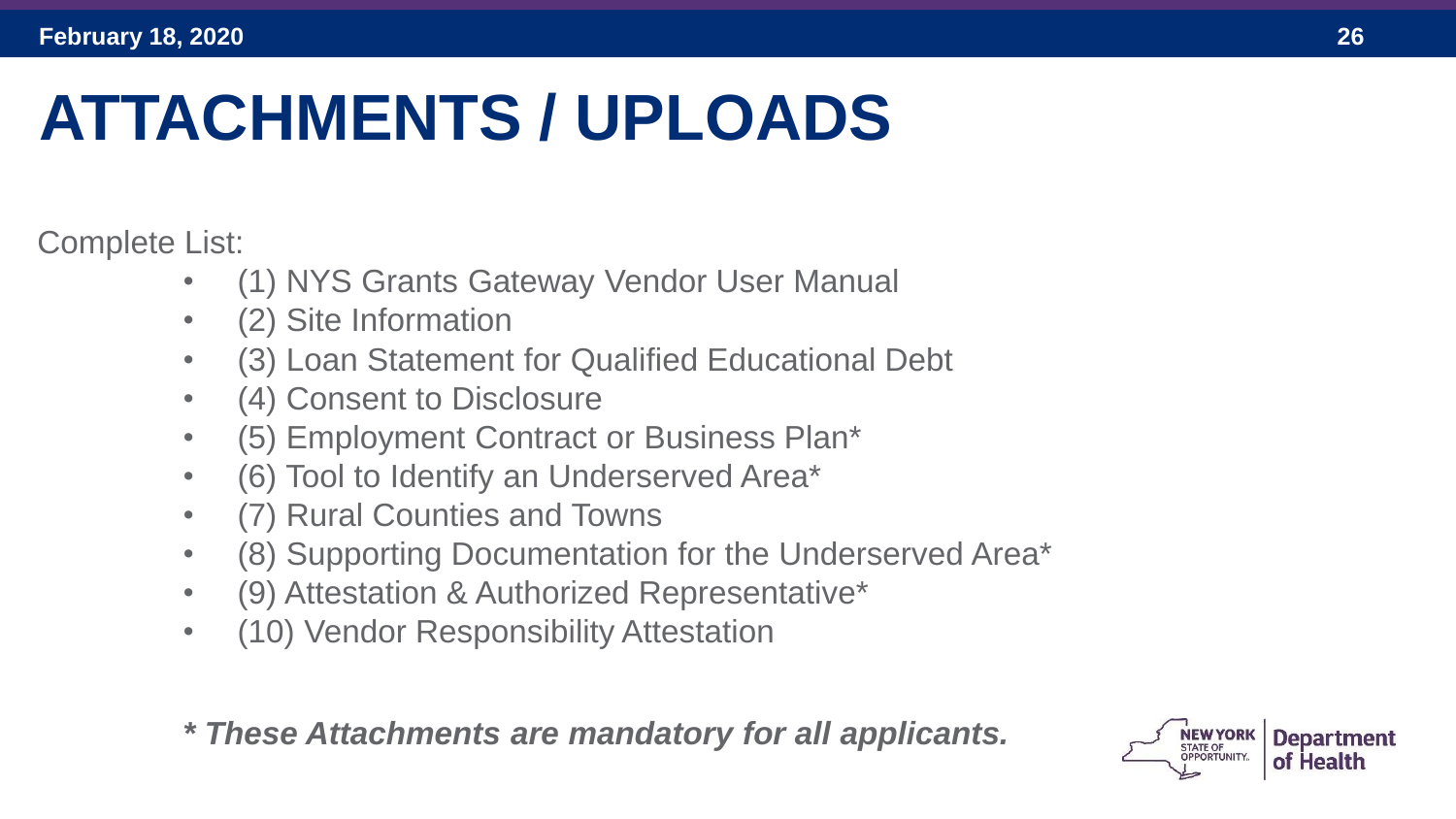#### **ATTACHMENT 6**

Tool to Identify an Underserved Area (Attachment 6)

- Option A Primary Care/Psychiatric Physician HPSA/MUA/MUP
- Option B Primary Care/Psychiatric Physician Rural County or Town
- Option C Alternate Method to Verify an Underserved Area

*Only ONE completed option is required in order for your application to be accepted*.

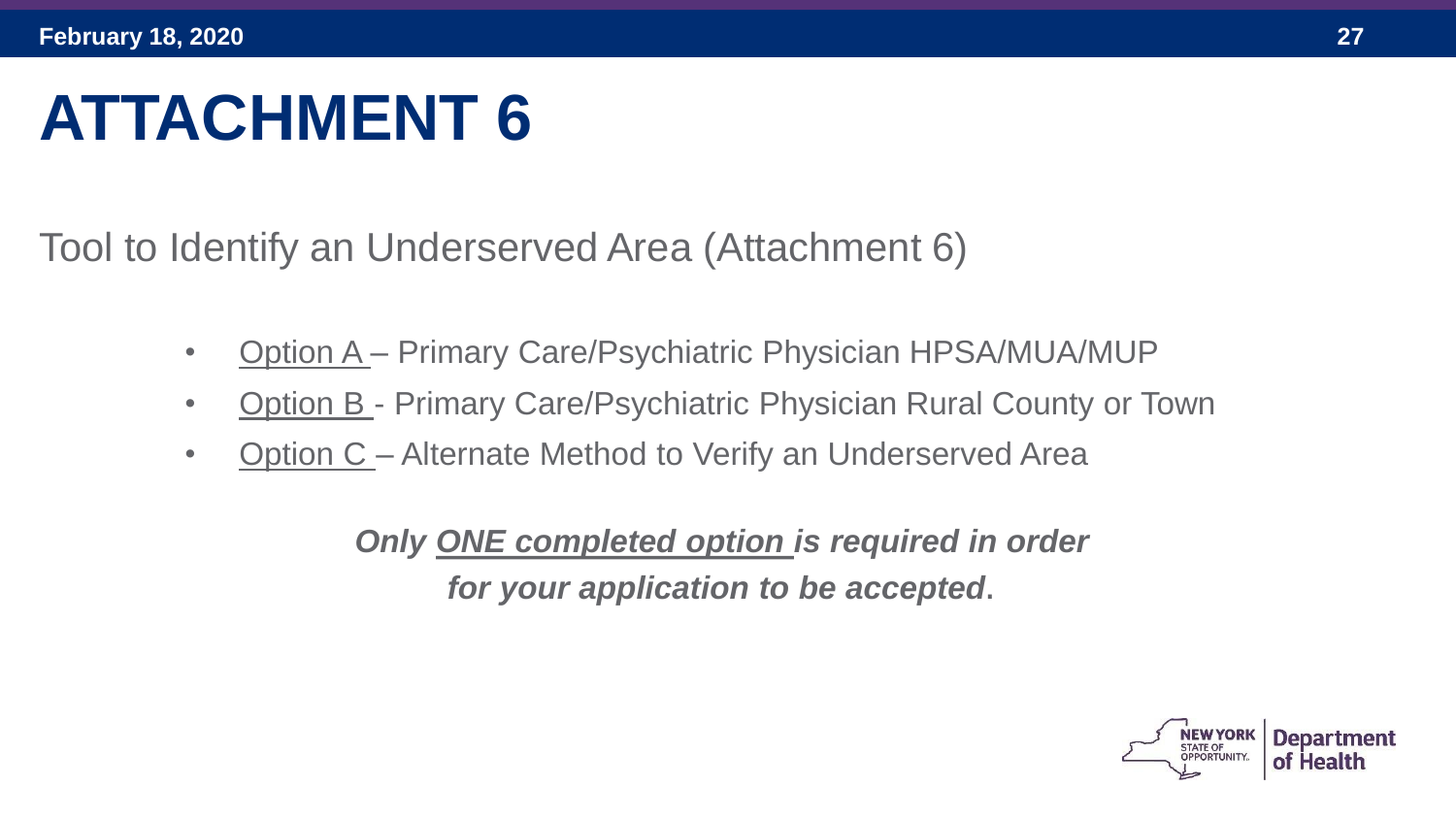#### **ATTACHMENT 6**

#### Option A:

- Applicants:
	- Primary Care or Psychiatric Physicians.
- Working in a Facility:
	- Located in HPSA, MUA, or MUP.
- Verification:
	- <http://datawarehouse.hrsa.gov/GeoAdvisor/ShortageDesignationAdvisor.aspx>.
	- Type address of facility in Search Criteria.
- **ACTION**
	- Print out confirmation from website & upload it as Attachment 8 in the Gateway.

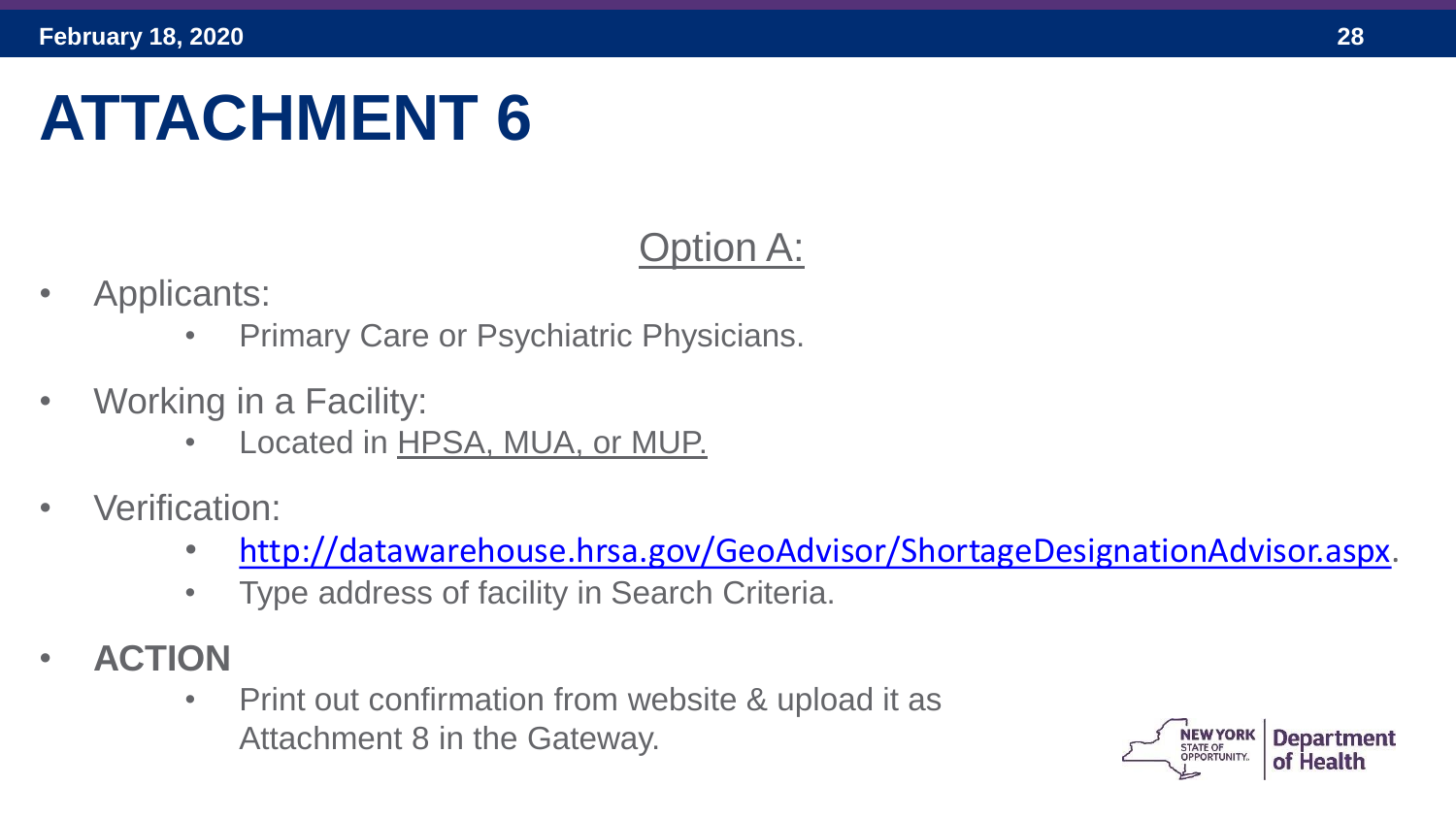#### **ATTACHMENT 6 - Continued**

#### Option B:

- Applicants:
	- Primary Care or Psychiatric Physicians.
- Working in a Facility:
	- Located in a Rural County or Town.
- **Verification** 
	- Print Attachment 7.
	- Circle rural county or town where physician will be practicing.
- **ACTION**
	- Upload Attachment 7, with all notations, as Attachment 8 in the Gateway.

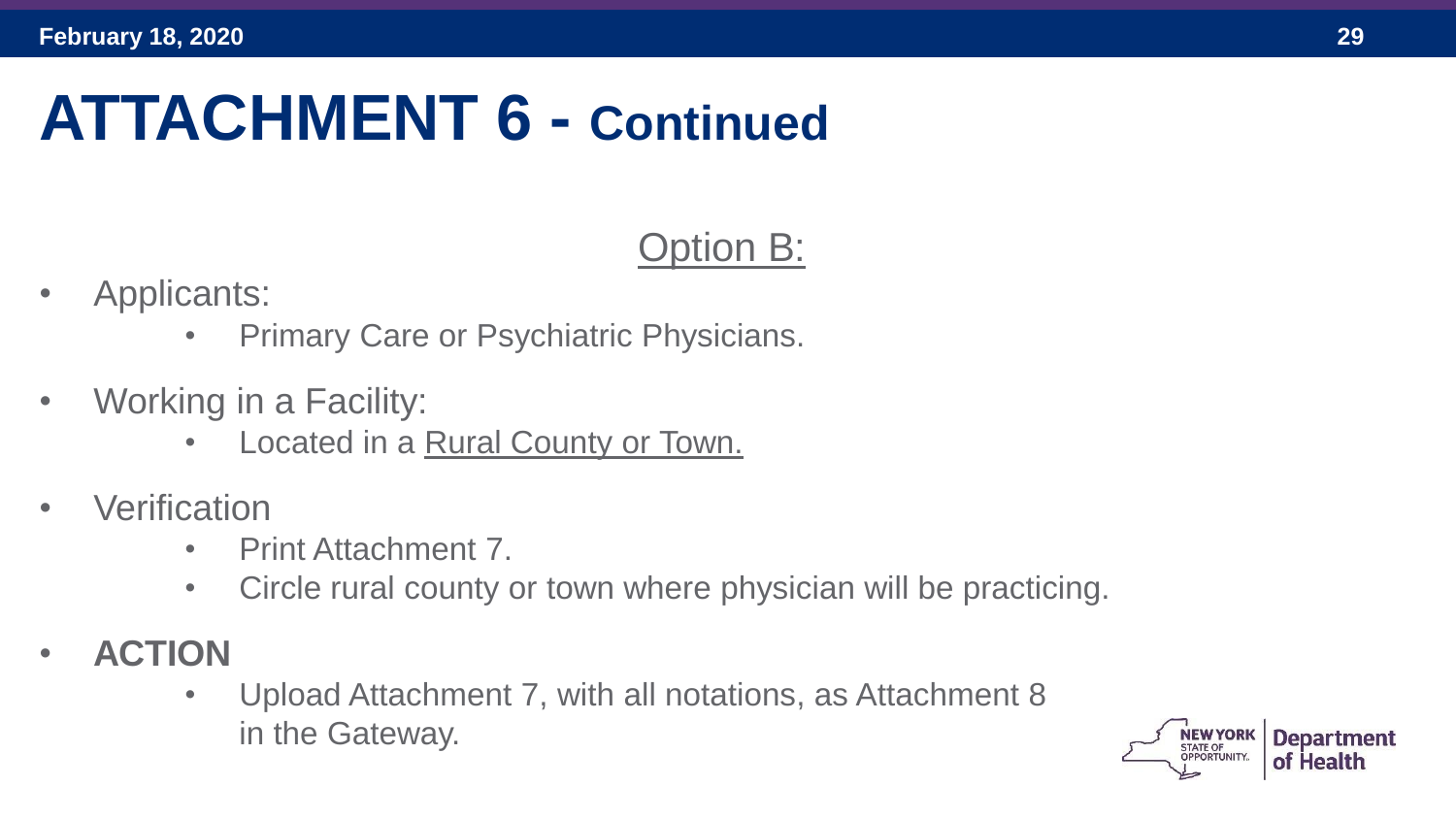#### **ATTACHMENT 6 - Continued**

#### Option C:

- Applicants:
	- Physician from any specialty.
- **Verification** 
	- Must review and complete all (17) questions provided in Option C.
	- Must be able to answer YES to any (6) questions on the list.
	- Directions are provided on the type of supporting documentation needed to justify all YES answers.
- **ACTION**
	- Upload Attachment 6, along with all notations and supporting documentation, as Attachment 8 in the Gateway.

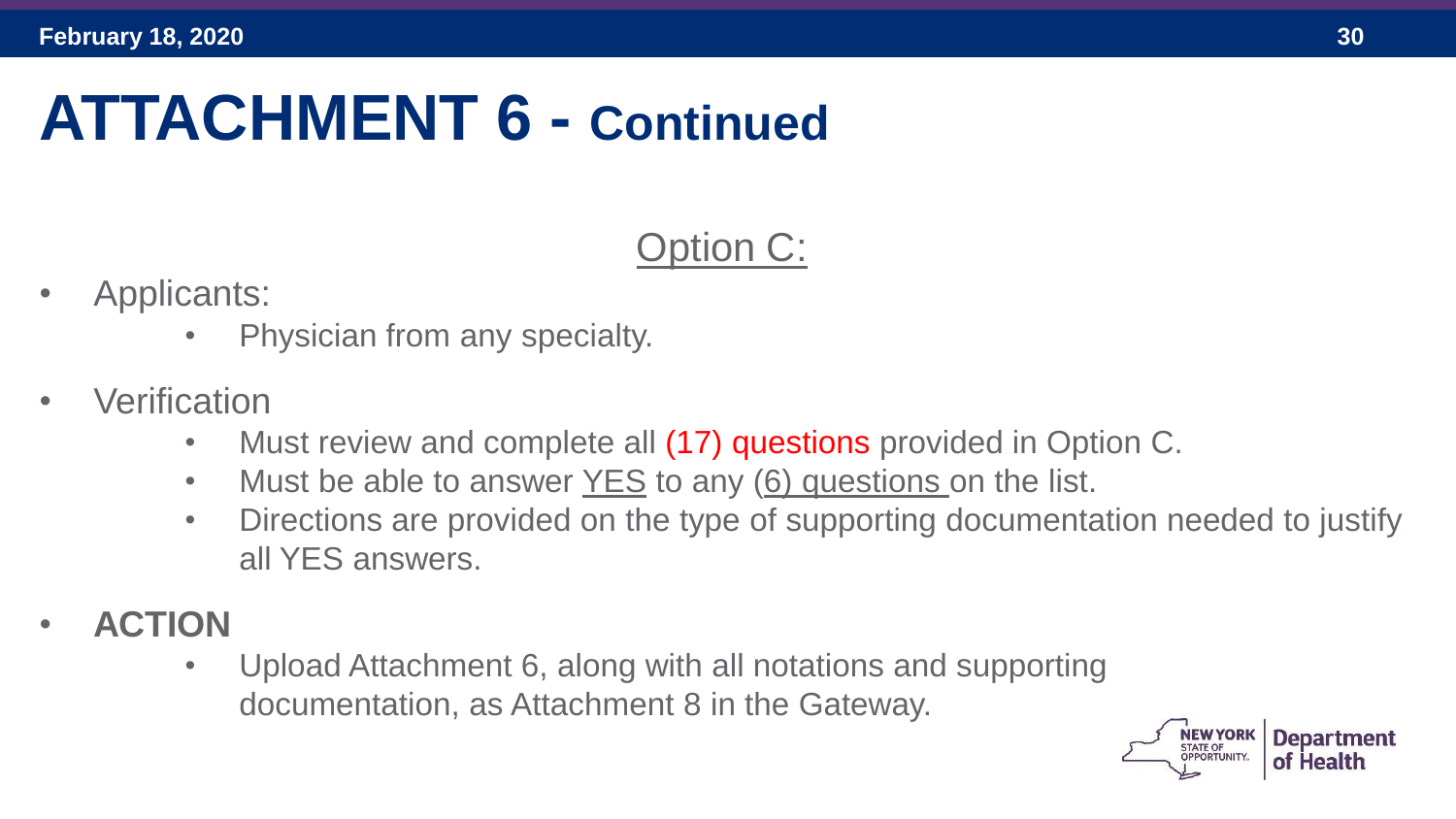#### **PROGRAM INFORMATION**

PROGRAM SPECIFIC QUESTIONS:

- Questions are formatted as Yes/No or short answer.
- Applicant will be attesting to all answers when signing the Attestation & Authorized Representative Form (Attachment 9).
- Applicants must name the physician and their specialty.

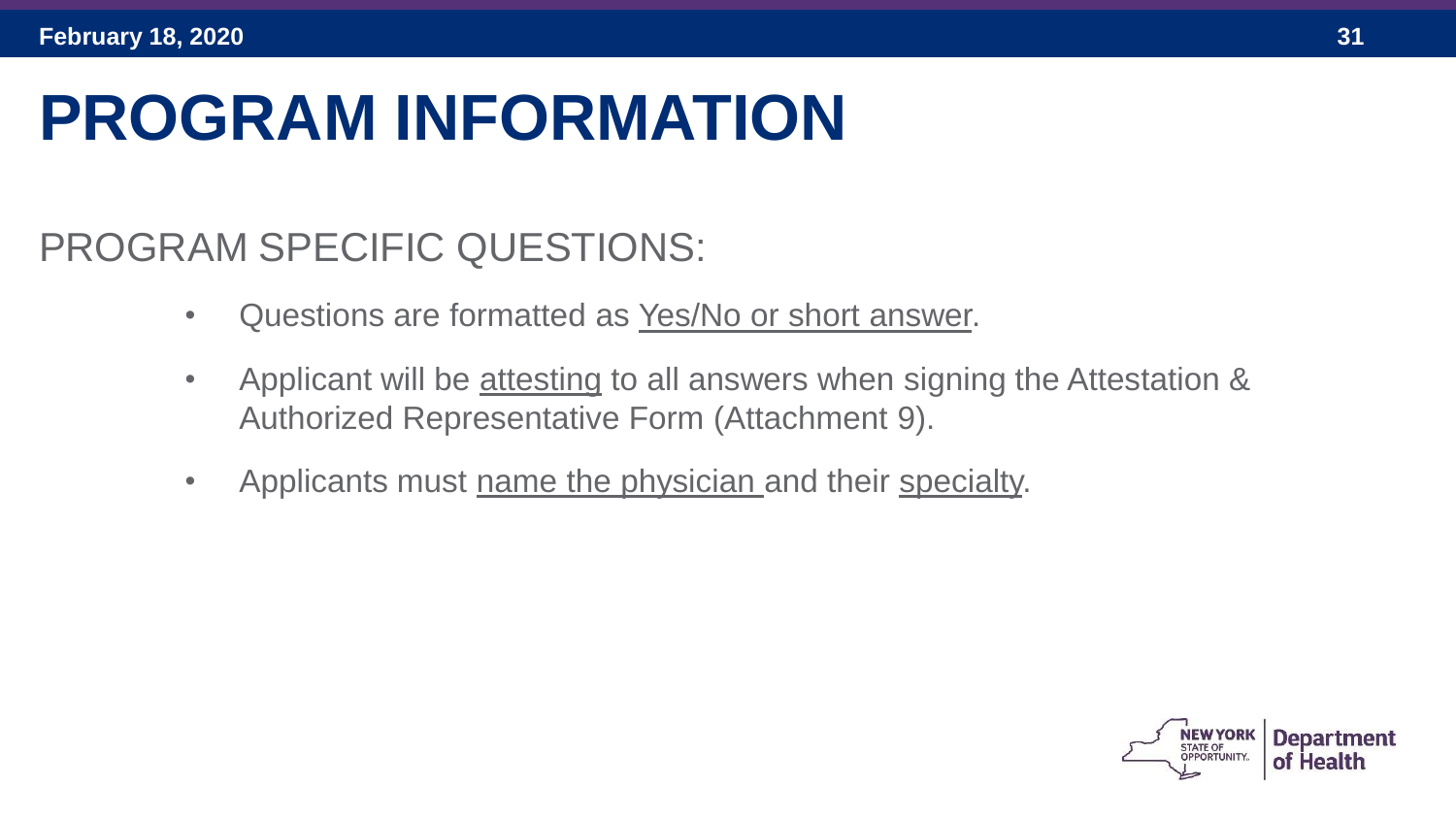### **WORK PLAN**

Grantee Defined Work Plan

The Objectives, Tasks, and Performance Measures cannot be changed or removed.

In the Summary Section, enter the following:

- Contract Period/Work Plan Period: November 1, 2020 October 31, 2023
- Project Summary: County(ies) of Service; and Medical Specialty
- Organizational Capacity: N/A

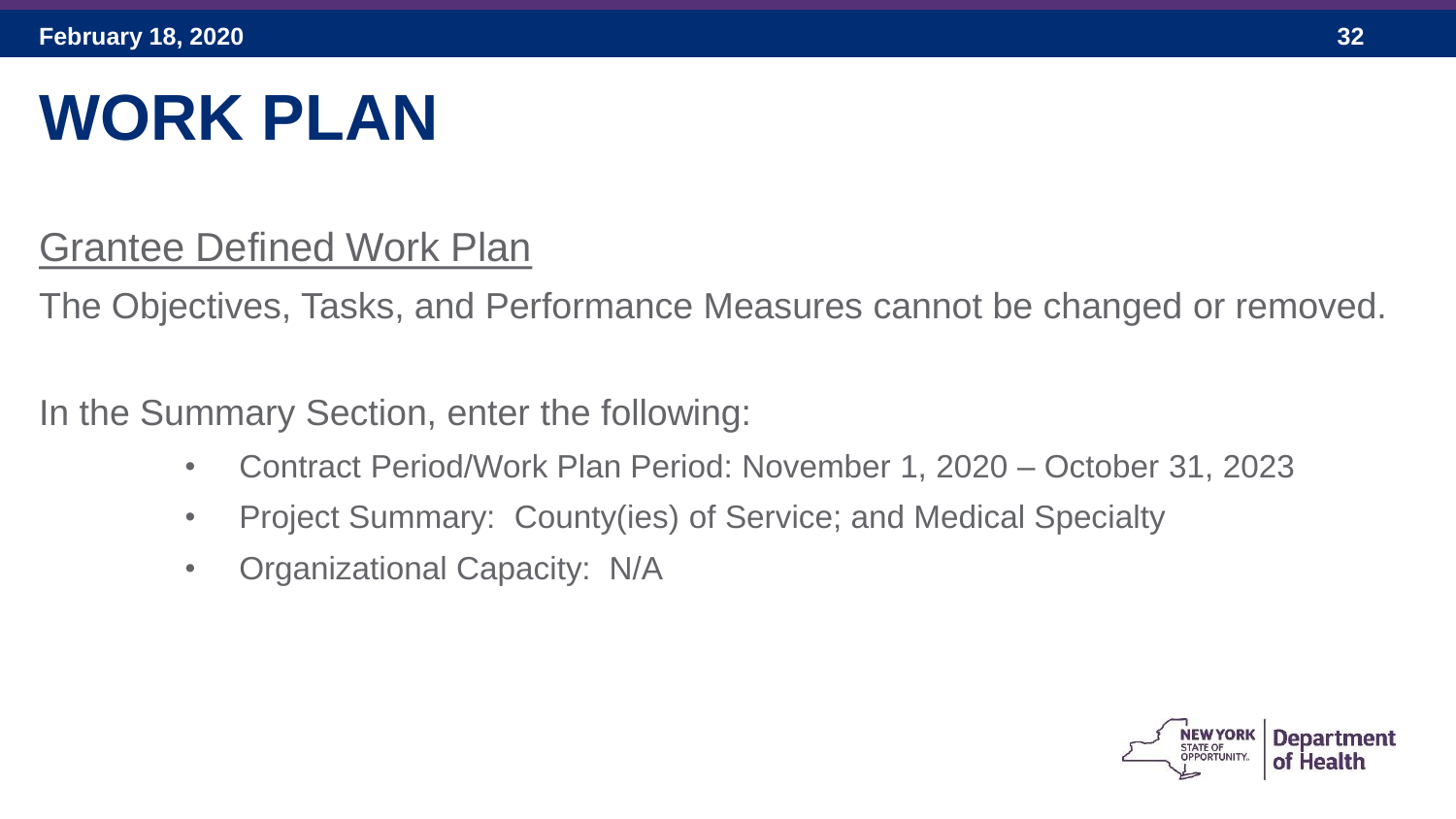#### **BUDGET**

#### Fixed-Term, Expenditure Based Budget

There are (2) methods for completing the budget.

1. When requesting funds to only repay outstanding qualified educational debt:

|                  | <b>Gateway Fields</b>     | <b>Required Entry</b>                                                                                                                                                                                                |
|------------------|---------------------------|----------------------------------------------------------------------------------------------------------------------------------------------------------------------------------------------------------------------|
|                  | <b>Expenditure Budget</b> | Repayment of education loans.                                                                                                                                                                                        |
|                  | <b>Narrative</b>          | Repayment of educational loans.                                                                                                                                                                                      |
|                  | <b>Total Grant Funds</b>  | The <u>total</u> amount you are requesting.<br>No more than \$120,000 for the 3-year term                                                                                                                            |
| SAVE frequently! | <b>Other Narrative</b>    | The total funds requested per year.<br>If total funds = $$120,000$ , then request $$40,000/yr$ .<br>If total funds are $<$ \$120,000, then divide the amount<br>by 3, then request that amount in each of the 3 yrs. |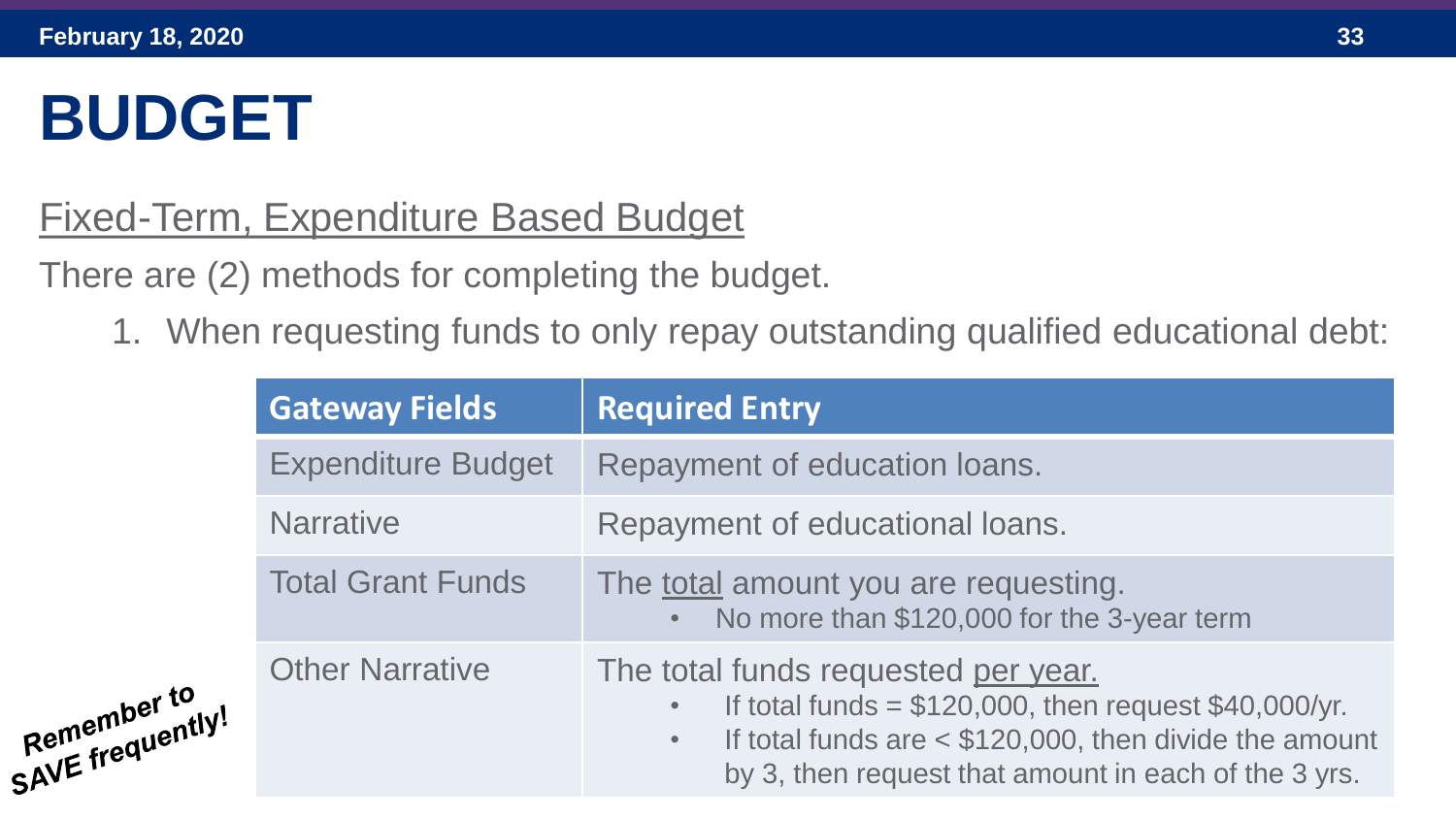#### **BUDGET**

2. When requesting funds for anything OTHER THAN to only repay outstanding qualified educational debt:

|                                                                                                                                         | <b>Gateway Fields</b>                                                                     | <b>Required Entry</b>                                                                                                                                                                                                                          |
|-----------------------------------------------------------------------------------------------------------------------------------------|-------------------------------------------------------------------------------------------|------------------------------------------------------------------------------------------------------------------------------------------------------------------------------------------------------------------------------------------------|
| <b>Expenditure Budget</b><br><b>Narratives</b><br><b>Total Grant Funds</b><br><b>Other Narrative</b><br>Kemember to<br>SAVE frequently! |                                                                                           | Information for relevant budget items.<br>Click the ADD button for each additional item.<br>See RFA for a list of eligible expenses.<br>$\bullet$                                                                                              |
|                                                                                                                                         |                                                                                           | Detailed justifications for each budget item.                                                                                                                                                                                                  |
|                                                                                                                                         | The <u>total</u> amount you are requesting.<br>No more than \$120,000 for the 3-year term |                                                                                                                                                                                                                                                |
|                                                                                                                                         |                                                                                           | The total funds requested per year.<br>If total funds = $$120,000$ , then request $$40,000/yr$ .<br>$\bullet$<br>If total funds are $<$ \$120,000, then divide the amount<br>$\bullet$<br>by 3, then request that amount in each of the 3 yrs. |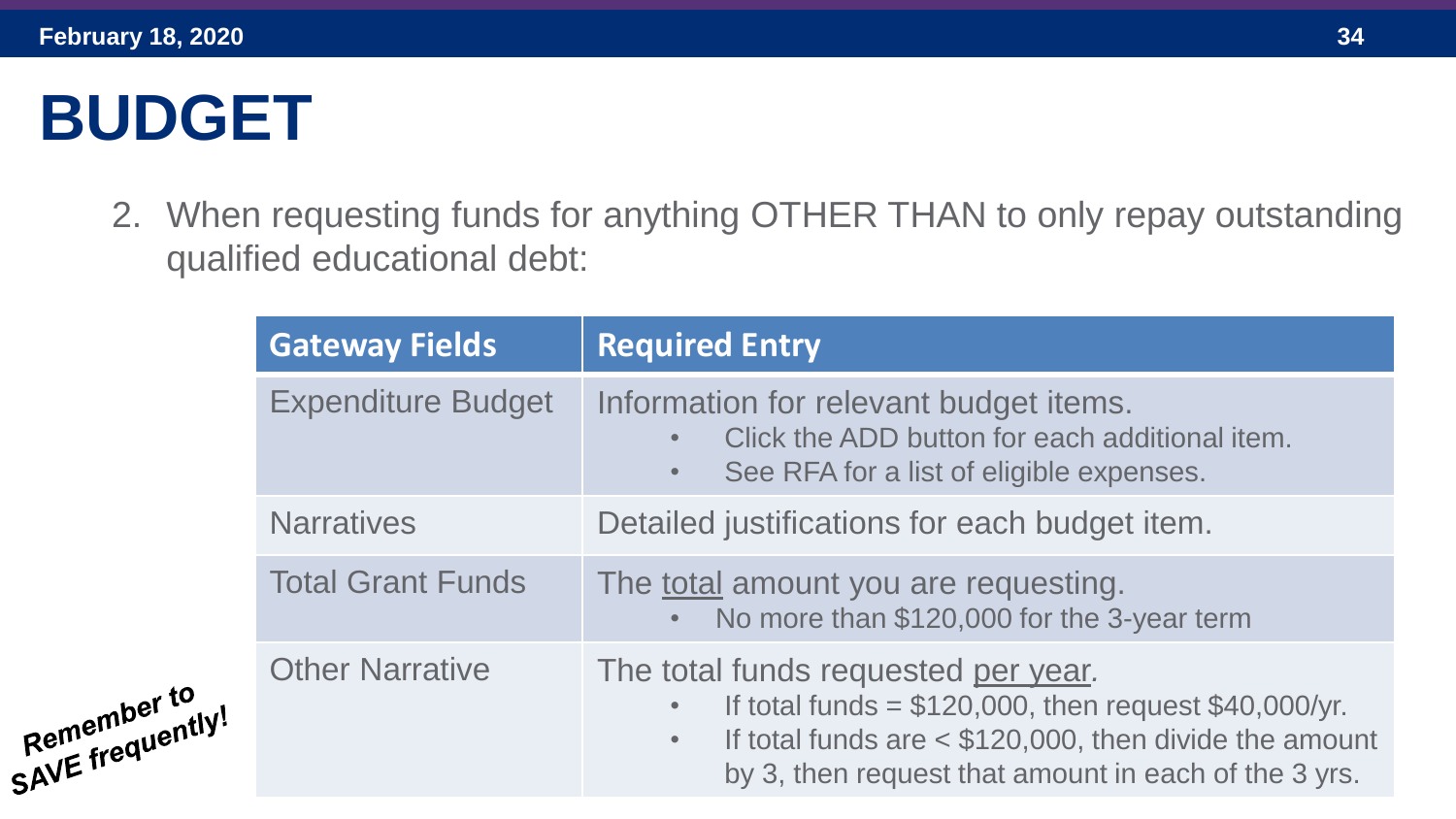## **DEFAULT PROVISIONS**

- At the time of contract, the applicant will be notified of the source of their DANY grant funding. For example:
	- 1. State funding 100%; or
	- 2. Combined state (50%) and federal (50%) funding.
- For each source:
	- There are different default provisions.
	- Both have **SEVERE FINANCIAL CONSEQUENCES** upon default.
	- Uncollectable accounts, or failure to fully repay the specified amounts, will be referred to the NYS Attorney General's Office for possible legal action.

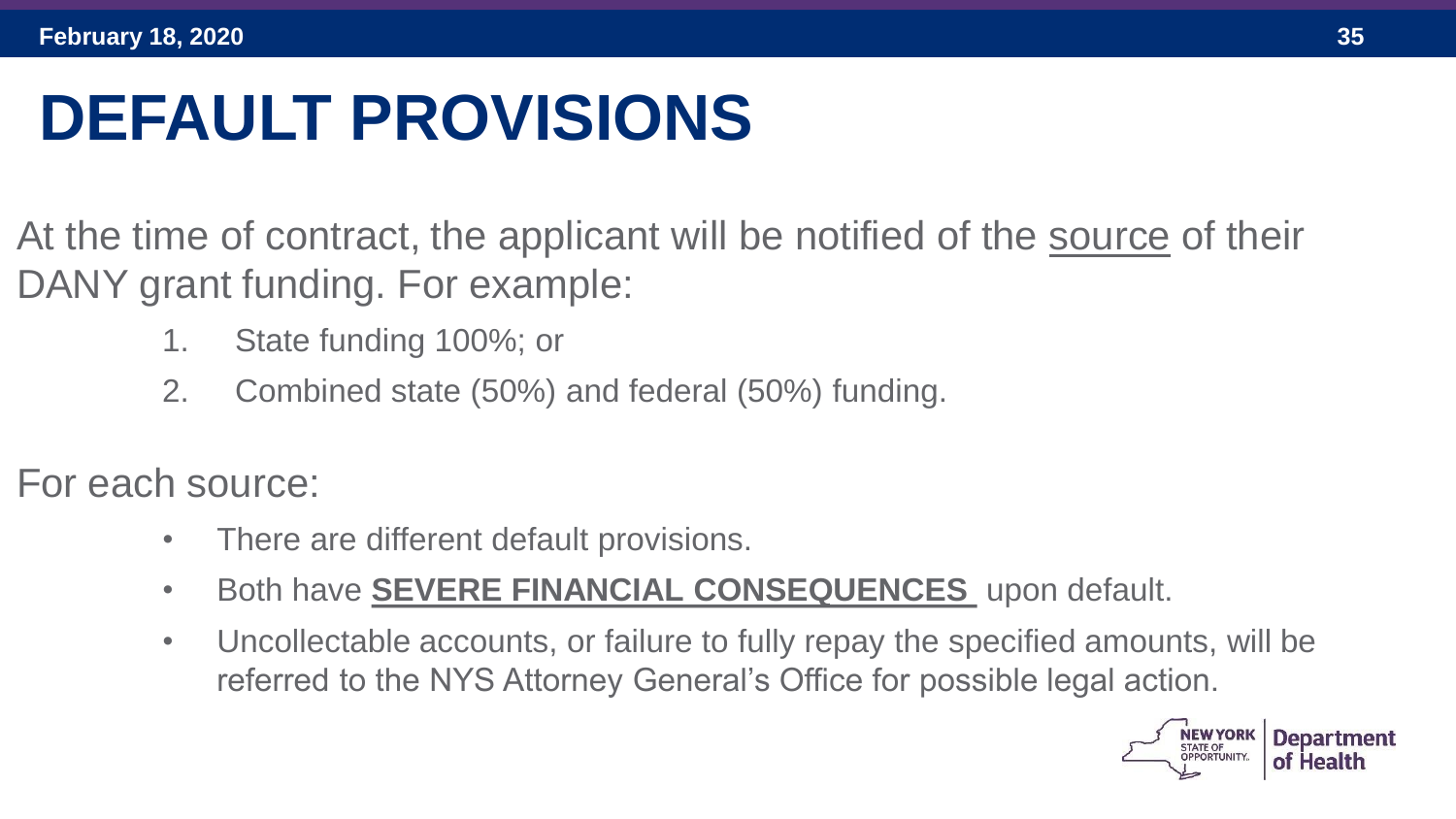### **DEFAULT PROVISIONS**

The penalty for default is assessed against the individual or organization that holds the contract.

- If a health care facility applied for a DANY award for one of their physicians and the physician left prematurely, the hospital would be responsible for repayment.
- Health care facilities may consider conditional clauses in their contract with physicians to address any concerns regarding DANY repayment provisions.
- Health care facilities may also request to replace a physician who leaves the hospital with another physician for the grant to continue. However, the grantee would need to contact the Department directly to obtain approval before any change takes place.

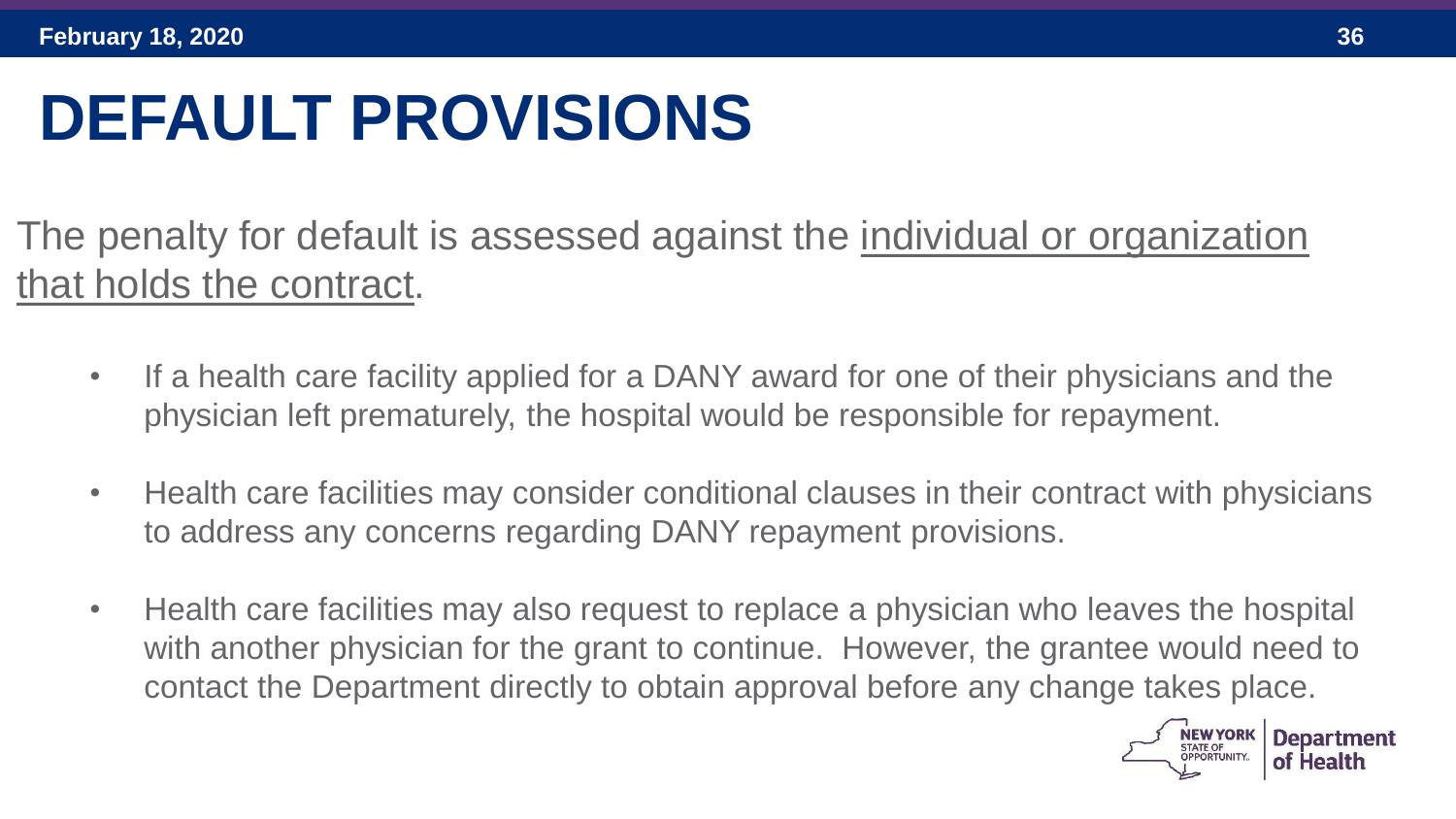#### **CONTRACT MODIFICATIONS**

It is the sole discretion of the Department to approve the following:

- 1. Change of physician's service location.
- 2. Deferment of physician's service obligation.

*The Department must be contacted prior to any action being taken to change service location or service obligation*.

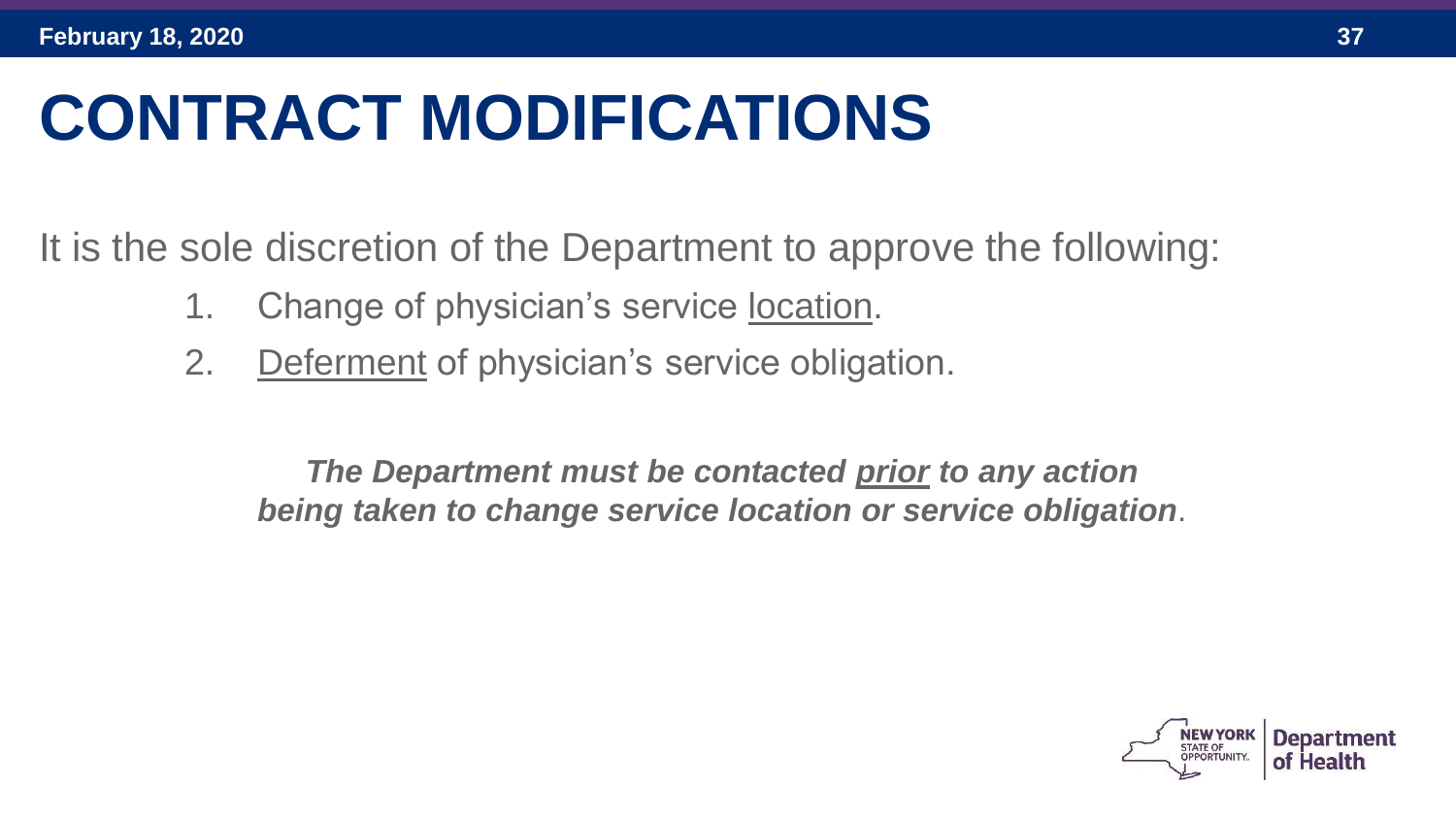#### **TAX ISSUES**

Funds to support loan repayment may be currently exempt from federal and state taxes.

• You should not be issued a 1099 statement.

Funds used for purposes other than loan repayment are currently not tax exempt.

> *PLEASE CONSULT YOUR TAX PROFESSIONAL FOR MORE INFORMATION ABOUT YOUR SPECIFIC TAX SITUATION.*

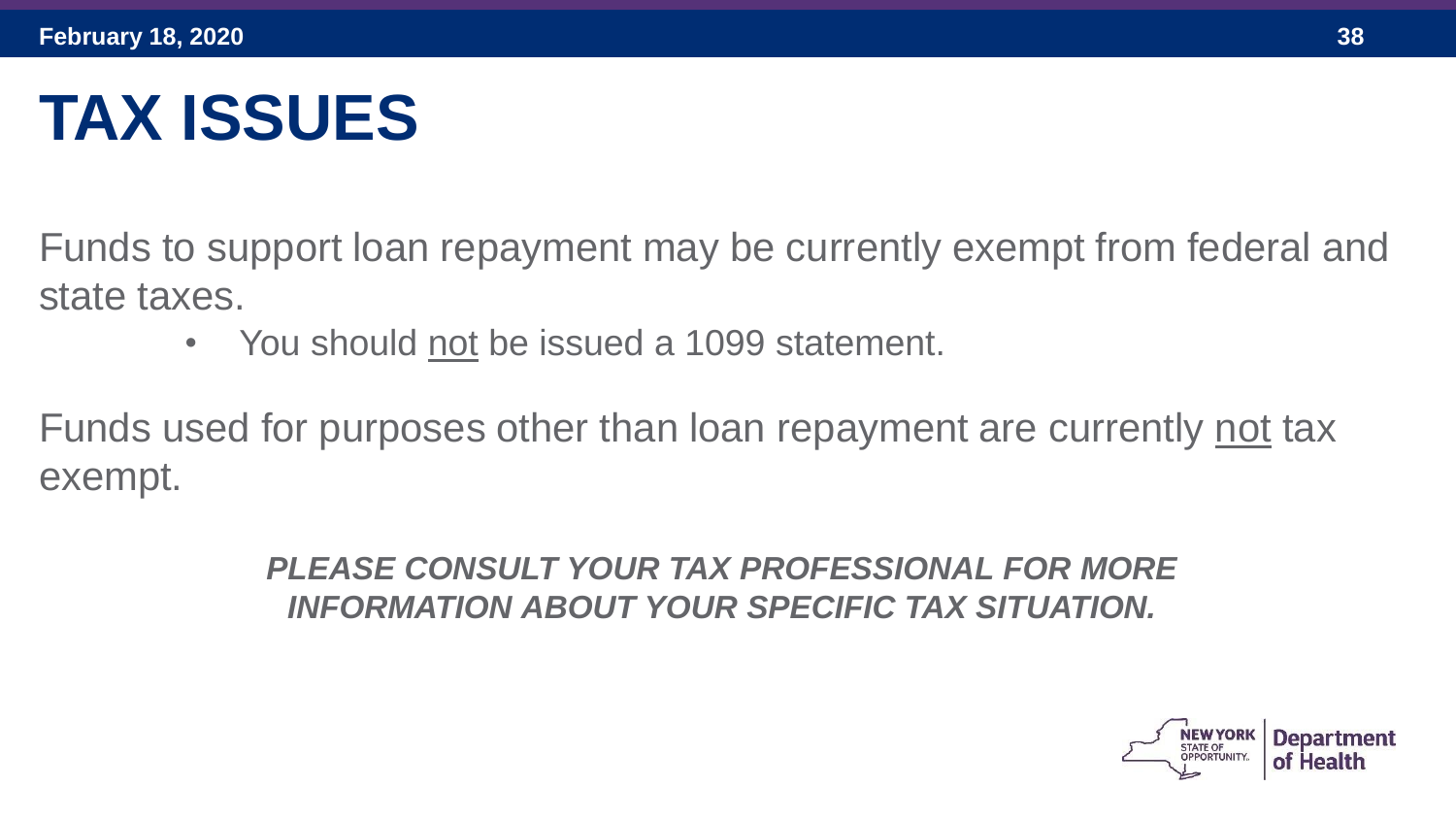## **OTHER SCHOLARSHIPS & LOAN FORGIVENESS**

Key Points Summarized:

- No other state or federal loan forgiveness obligation can overlap or coincide with the 3-year DANY service obligation.
	- ONLY exception = Federal Public Service Loan Forgiveness Program.
- If the physician has previously participated in the DANY PLR or PPS Program, he/she is not eligible to apply for DANY Cycle VII funding.

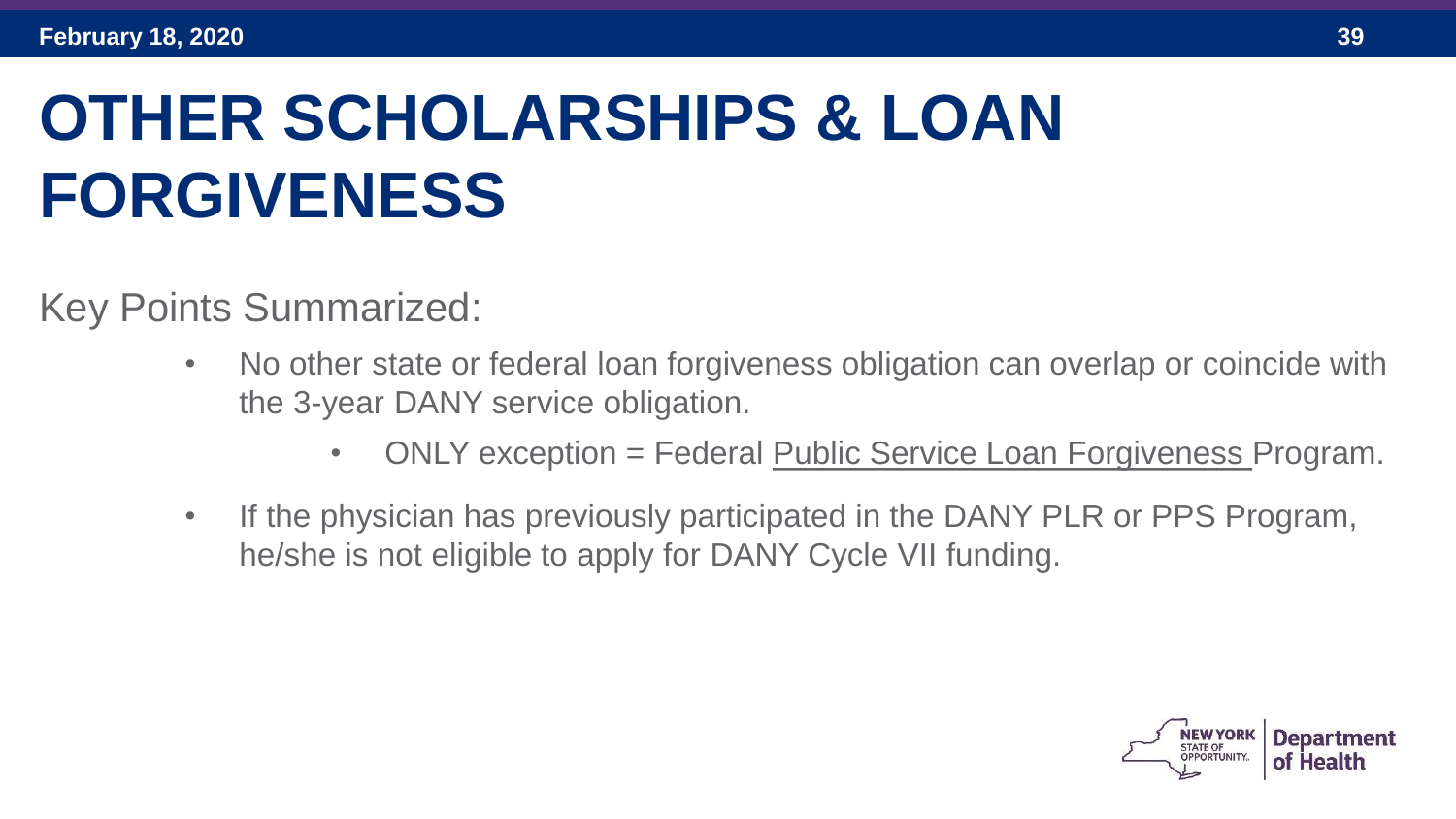#### **CONTRACT ADDENDUM LETTER**

Key Points Addressed:

- Physician's intent to fulfill DANY 3-Year service period (November 1, 2020 to October 31, 2023).
- Facility where the physician will be working and % of time spent there.
- Full time working status (40 hours/week with minimum 32 clinical hours, and 45 weeks/year).
- On-call hours regularly scheduled & the physician providing patient care on site.
- Telemedicine less than 40% of overall work hours.
- Start date with employer.

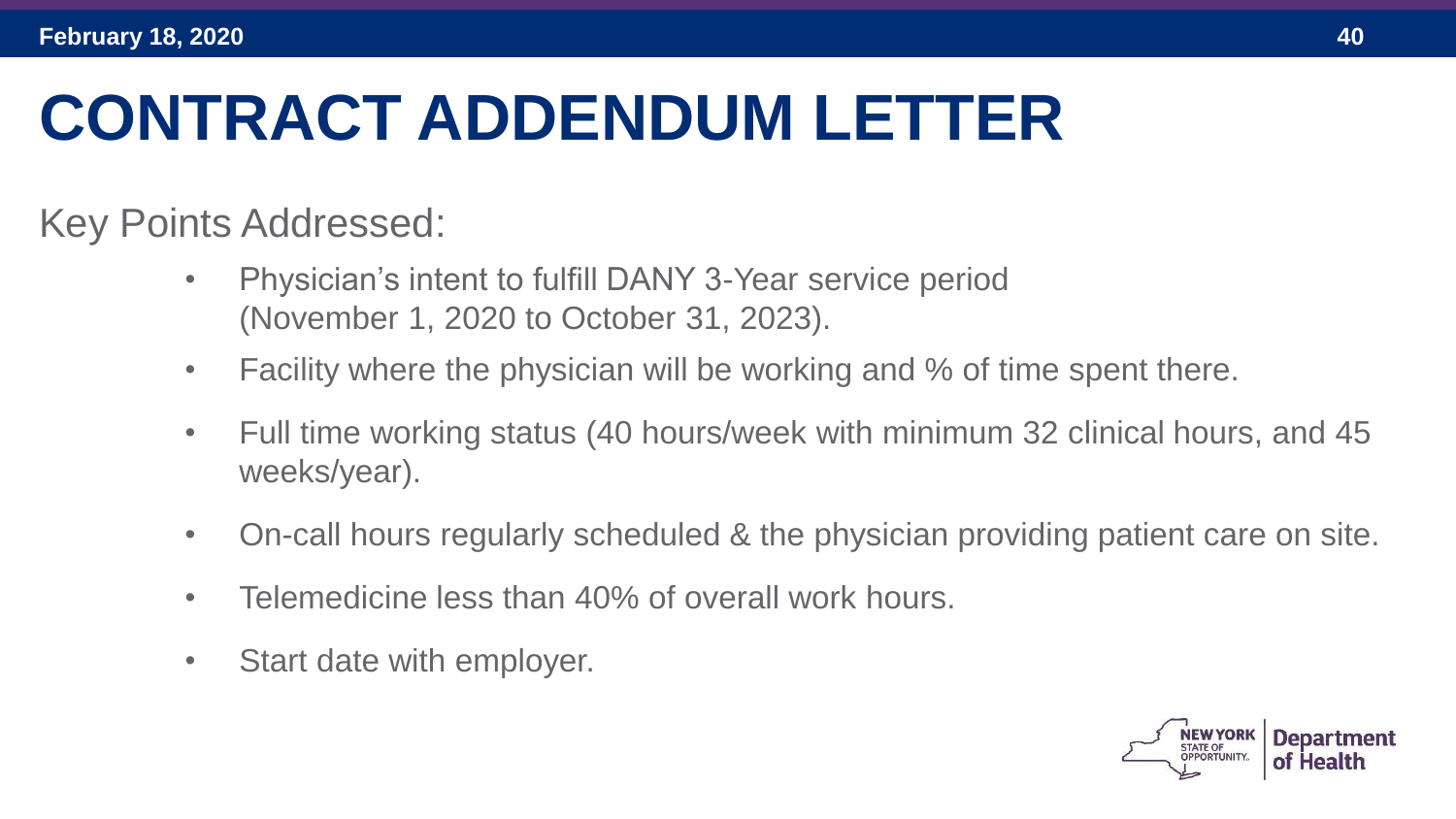#### **SUGGESTED NEXT STEPS**

- Submit your registration form if you are not already registered in the Grants Gateway
- Sign up for Notification in the Grant Opportunity Portal
- Log in to the Grants Gateway for the first time
- Save the Organization Information page
- Create (a) new user(s)
- Not-for-profits only: Work on Prequalification
- Review and understand the RFA
- Answer the required questions on a worksheet (such as a Word document)
- Gather the required documents you will need